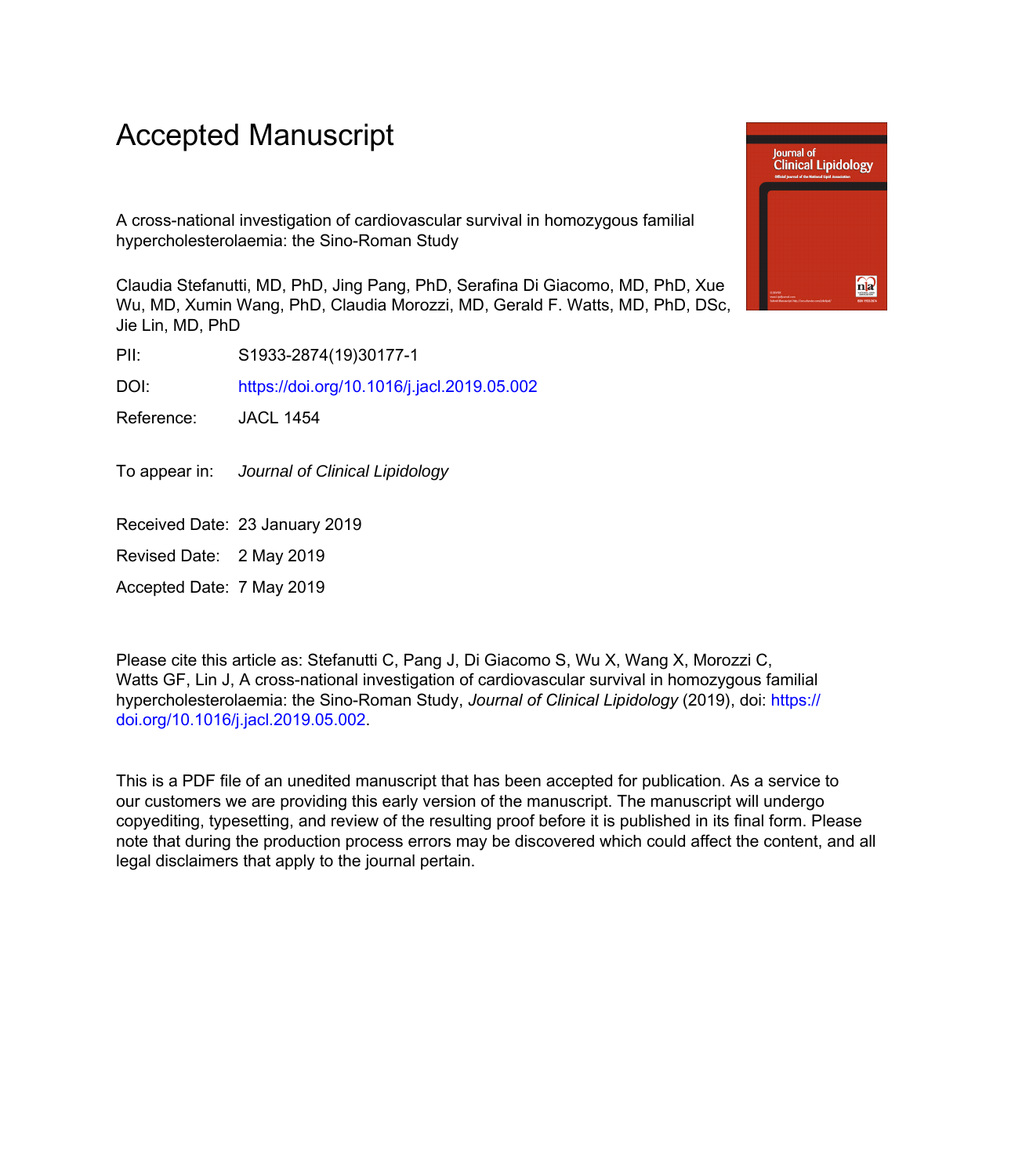#### **A cross-national investigation of cardiovascular survival in homozygous familial hypercholesterolaemia: the Sino-Roman Study**

- Running title Survival in hoFH: the Sino-Roman Study
- 4 Claudia Stefanutti<sup>1,2\*</sup>, MD, PhD Jing Pang<sup>3\*</sup>, PhD, Serafina Di Giacomo<sup>1,2</sup>, MD, PhD,
- 5 Xue Wu<sup>4</sup>, MD, Xumin Wang<sup>5</sup>, PhD, Claudia Morozzi<sup>1,2</sup>, MD, Gerald F Watts<sup>3,6^</sup>, MD, 6 PhD, DSc, Jie Lin<sup>4,7 $\textdegree$ , MD, PhD</sup>
- <sup>1</sup> Extracorporeal Therapeutic Techniques Unit, Lipid Clinic and Atherosclerosis
- Prevention Centre, Immunohematology and Transfusion Medicine, ''Umberto I''
- Hospital, Rome, Italy
- 10 <sup>2</sup>Department of Molecular Medicine, "Sapienza" University of Rome, Rome, Italy
- ooreal Therapeutic Techniques Unit, Lipid Clinic and Atherosclerosis<br>n Centre, Immunohematology and Transfusion Medicine, "Umberto I"<br>Rome, Italy<br>ent of Molecular Medicine, "Sapienza" University of Rome, Rome, Italy<br>Medici 11 <sup>3</sup> School of Medicine, Faculty of Health and Medical Science, University of Western Australia, Perth, WA, Australia
- 13 <sup>4</sup>Department of Atherosclerosis, Beijing Anzhen Hospital, Capital Medical University, Beijing, China
- <sup>5</sup>Key Laboratory of Genome Sciences and Information, Beijing Institute of Genomics, Chinese Academy of Sciences, Beijing, China
- <sup>6</sup> Lipid Disorders Clinic, Cardiometabolic Service, Department of Cardiology, Royal
- Perth Hospital, Perth, WA, Australia
- <sup>7</sup> Beijing Institute of Heart, Lung and Blood Vessel Diseases, Beijing Anzhen
- Hospital, Capital Medical University, Beijing, China
- 
- \*These authors contributed equally to the manuscript
- 23 ^These authors are co-corresponding authors
- **Addresses for correspondence:**
- Professor Gerald F Watts,
- Postal address: School of Medicine, University of Western Australia, GPO Box
- X2213, Perth, WA 6847, Australia
- Email: gerald.watts@uwa.edu.au
- 
- Professor Jie Lin
- Postal address: Beijing Anzhen Hospital, No.2 Anzhen Road, Chaoyang District,
- Beijing, 100029, China
- Email: jielinaz@ccmu.edu.cn
- 
- 
- **Word count:** 3,329
- **Tables:** 3**; Figures:** 3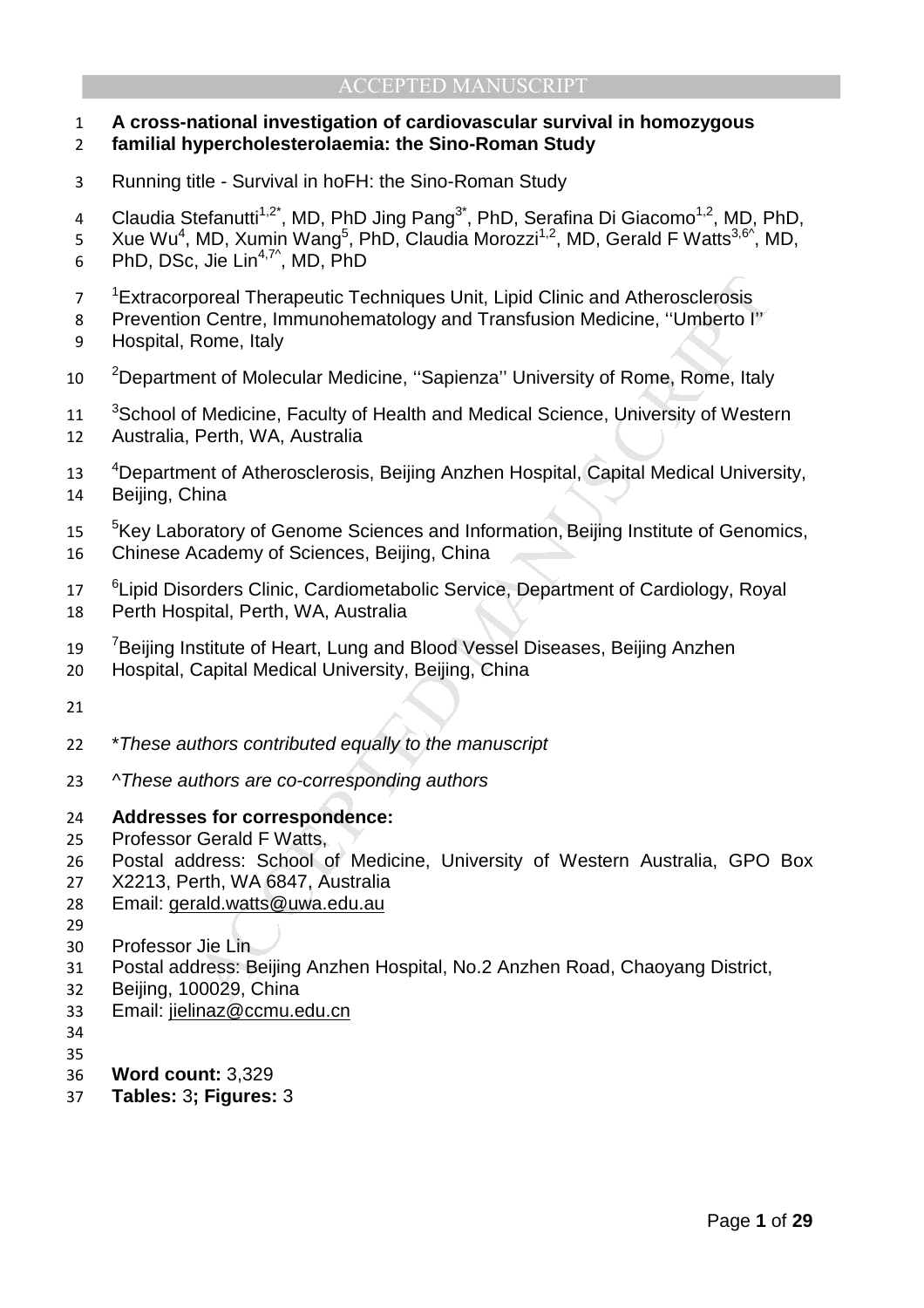#### **ABSTRACT**

or ELDL-cholesterol lowering therapies are important for survival but the<br>e LDL-cholesterol lowering therapies are important for survival but the<br>vailable worldwide.<br>B: To compare and contrast cardiovascular outcomes and **Background:** Homozygous familial hypercholesterolaemia (hoFH) is a rare inherited disorder characterised by extreme elevation of low-density lipoprotein (LDL)- cholesterol, accelerated coronary artery disease (CAD) and premature death. Aggressive LDL-cholesterol lowering therapies are important for survival but these are not available worldwide. **Objective:** To compare and contrast cardiovascular outcomes and mortality of hoFH patients in two countries with disparate use of lipoprotein apheresis (LA) and modern therapies for lowering LDL-cholesterol. **Methods:** A retrospective study was undertaken comparing cardiovascular disease (CVD)-free survival and mortality in 44 hoFH patients who were treated statins but not LA, from a centre in Beijing, China, and 18 hoFH patients who were treated with LA and novel therapies from an early age, from a centre in Rome, Italy. **Results:** CVD-free survival and survival was significantly reduced in the Chinese patients compared with the Italian patients after 30 years of follow-up (log-rank p<0.01). In a pooled analysis, cardiovascular survival was significantly increased with earlier age at treatment, longer duration of treatment and lower on-treatment LDL-cholesterol concentrations (p<0.05). Additionally, the probability of a CVD event 19 and death were increased in patients that carried a null mutation in the LDLR or had elevated lipoprotein(a).

**Conclusions:** We show that CAD outcomes in patients with hoFH can be significantly improved with earlier and potent LDL-cholesterol lowering with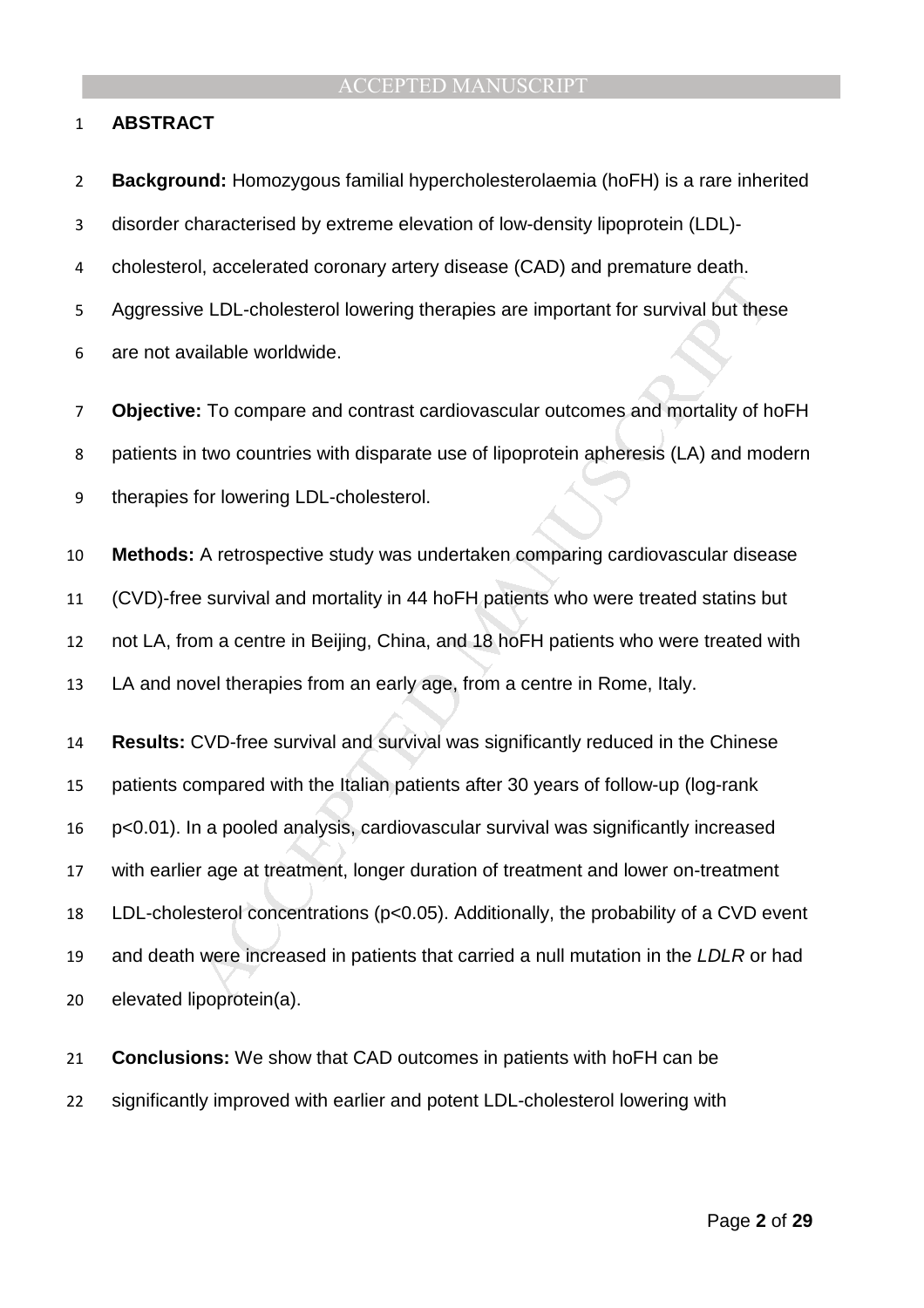- 1 pharmacotherapies and LA. This has major implications for countries, such as China,
- 2 where the models of care for hoFH remains underdeveloped.
- 3 **Keywords:** familial hypercholesterolaemia; homozygous; China; Italy; lipoprotein
- 4 apheresis; novel therapies

MANUSCRIPT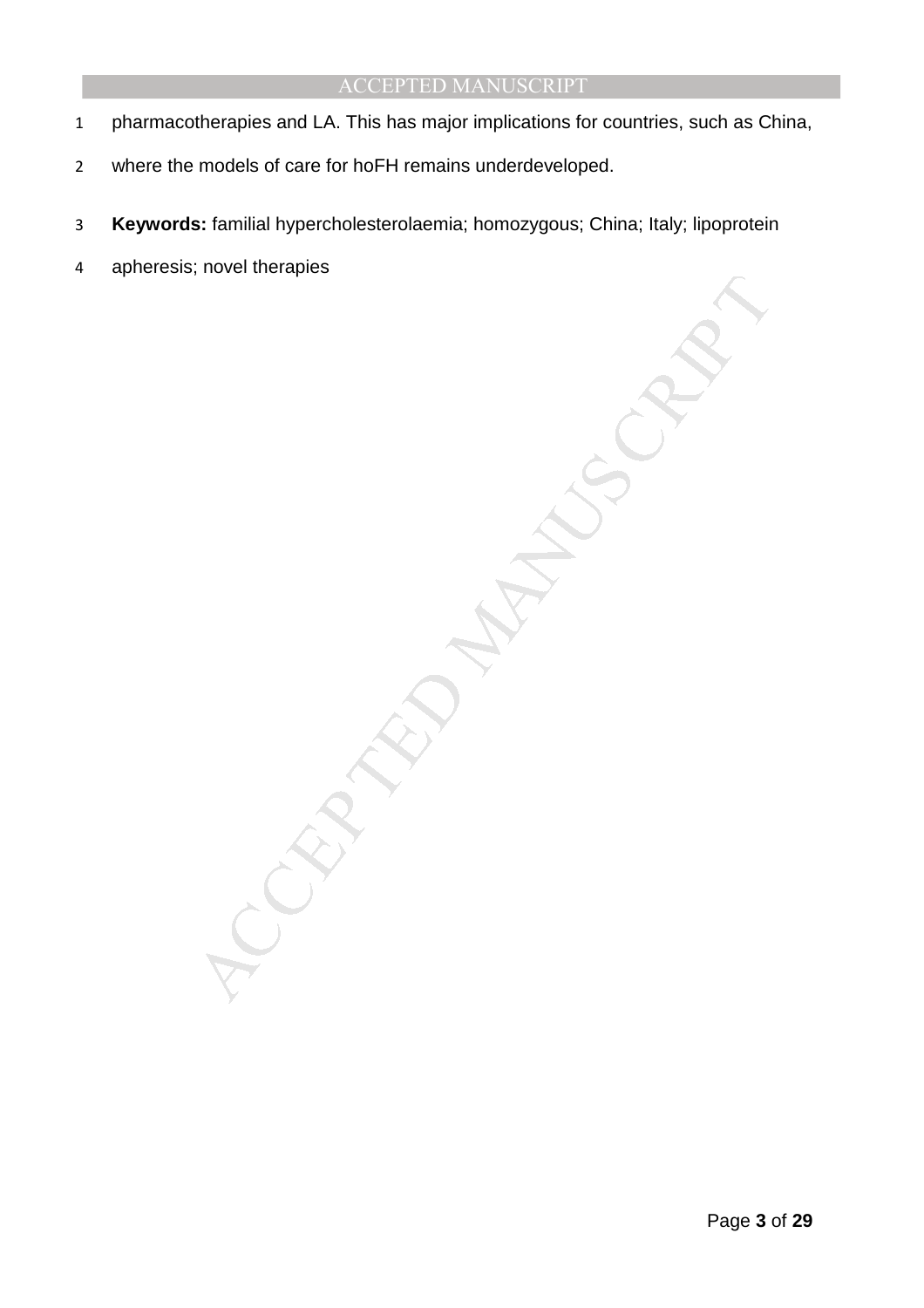## **HIGHLIGHTS**

- We identified important gaps in the care of hoFH patients in China and Italy
- Chinese patients had significantly reduced survival compared with Italian patients
- Efficacious therapies (eg. drugs and LA) are crucial to improve outcomes in
- hoFH

MANUSCRIPT ACCEPTED ACCEPTED ACCEPTED ACCEPTED ACCEPTED ACCEPTED ACCEPTED ACCEPTED ACCEPTED ACCEPTED ACCEPTED ACCEPTED ACCEPTED ACCEPTED ACCEPTED ACCEPTED ACCEPTED ACCEPTED ACCEPTED ACCEPTED ACCEPTED ACCEPTED ACCEPTED ACCE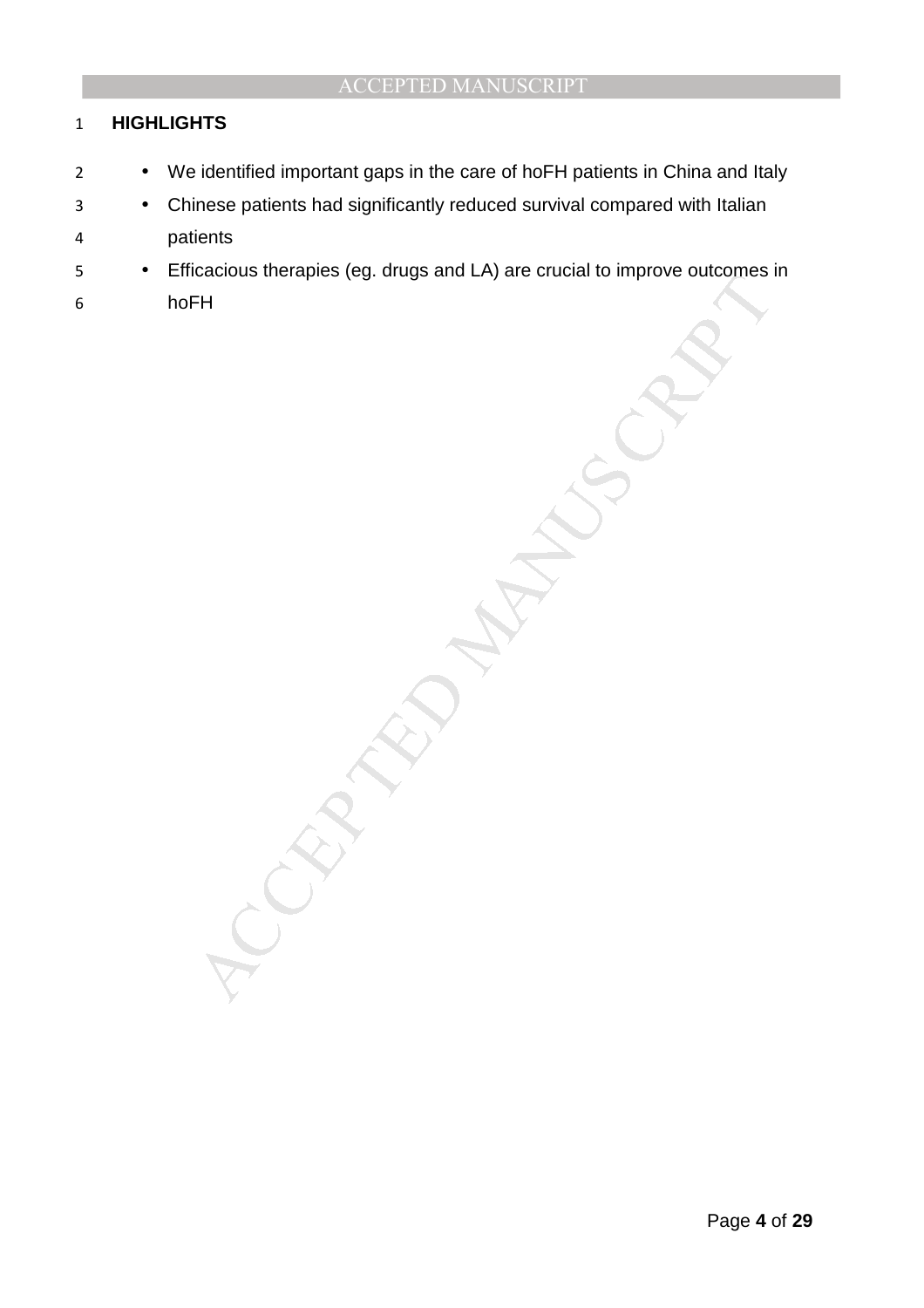#### 1 **INTRODUCTION**

mentreparts of LDL-cholesterol. If untreated, hoFH accelerates the developmentery disease (CAD) and results in premature death. Recent studies hated that survival in hoFH patients is improved in proportion to the external Homozygous familial hypercholesterolaemia (hoFH) is a rare disorder caused by bi-allelic mutations of genes affecting the low-density lipoprotein (LDL) receptor pathway, which result in reduced apolipoprotein B clearance and extremely elevated plasma levels of LDL-cholesterol. If untreated, hoFH accelerates the development of coronary artery disease (CAD) and results in premature death. Recent studies have demonstrated that survival in hoFH patients is improved in proportion to the extent of 8 reduction in LDL-cholesterol, achievable using different treatments<sup>1</sup>. Plasma LDL-cholesterol concentration in hoFH may be lowered by diverse, conventional and affordable therapies, including statins, ezetimibe and resins, but these are ineffective 11 in achieving recommended treatment targets<sup>2</sup>. Additional therapies are therefore required, such as lomitapide, PCSK9 inhibitors and non-pharmacological approaches, particularly extracorporeal removal of LDL-cholesterol by lipoprotein 14 apheresis  $(LA)^3$ .

15 In Europe<sup>3, 4</sup>, USA<sup>5</sup>, Japan<sup>6</sup> and Australia<sup>7</sup>, LA is the recommended treatment for 16 hoFH, especially for those who do not respond sufficiently to high-dose statins and 17 ezetimibe ${}^{8}$ . LA is an important treatment in hoFH patients allowing the attainment of 18 plasma LDL-cholesterol targets and increase life expectancy, but involves continued is indefinite treatment schedules and a cost burden to the health system<sup>9, 10</sup>. Guidelines 20 on the value of  $LA^{10}$  and disparities in FH care including  $LA^{11}$  have recently been 21 published. Services and facilities for LA are not available in many countries, such as 22 the People's Republic of China and other countries in the Asia-Pacific region<sup>11</sup>. By 23 contrast, Italy has employed LA for treating hoFH for several years and has a centre 24 of national excellence in Rome<sup>12</sup>. Hence, in the context of our recent study showing the shortfall in the availability of LA in the Asia-Pacific region<sup>11</sup>, the Sino-Roman

Page **5** of **29**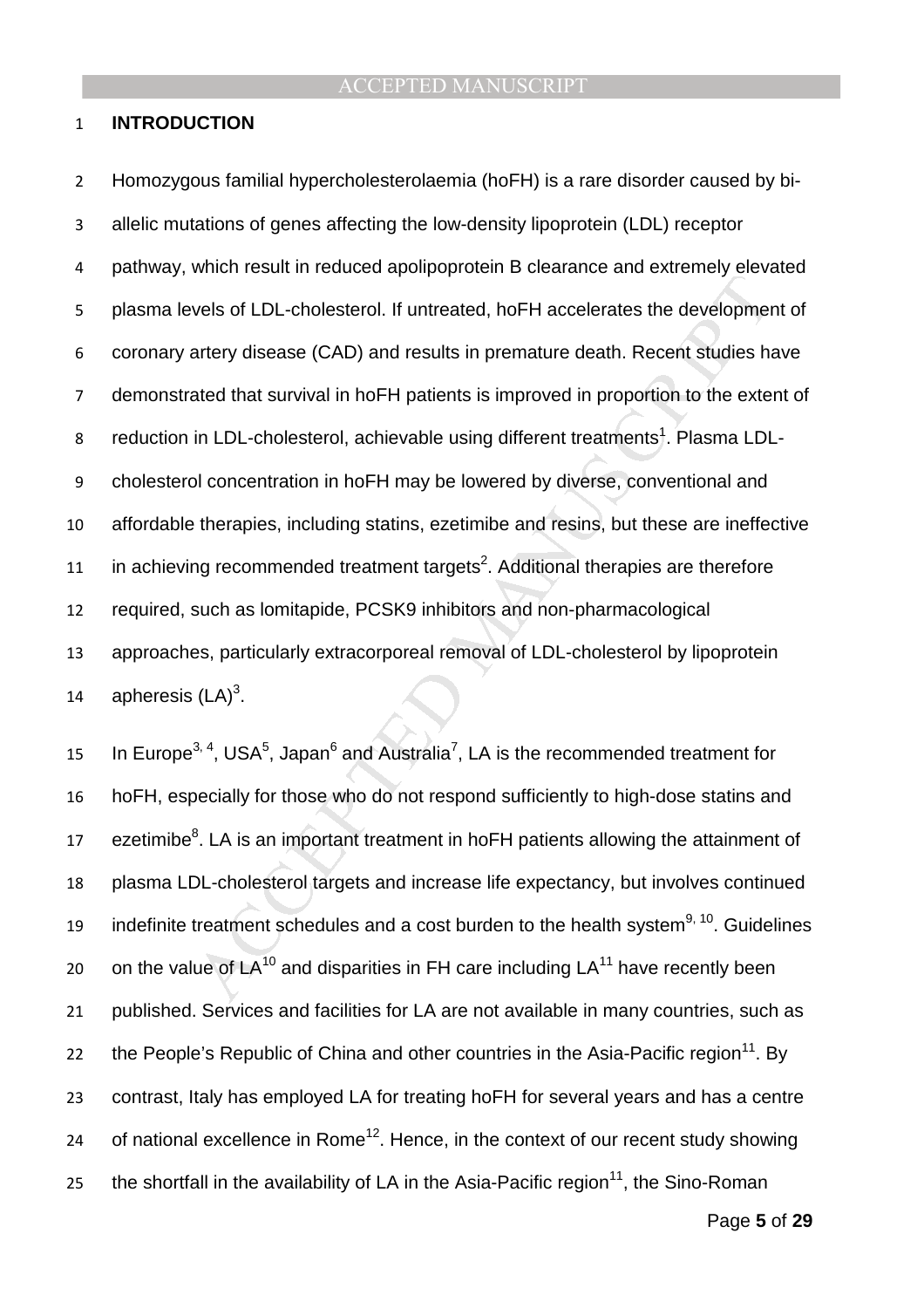(Study of IncideNt Outcomes and MoRtality in HOMozygous FH Across CouNtries)

study aimed to compare and contrast cardiovascular outcomes in hoFH in two

national specialist centres in Beijing and Rome with disparate approaches to treating

- hoFH. A secondary aim was to investigate the impact of cholesterol exposure,
- 5 mutation types and lipoprotein(a) [Lp(a)] on cardiovascular outcomes in hoFH.

#### **METHODS**

The Sino-Roman study was undertaken as part of the "Ten Countries Study" to compare worldwide disparities in the care of familial hypercholesterolaemia (FH), particularly in the Asia-Pacific region, and employing a European centre as 10 benchmark.

#### **Patients and study design**

types and lipoprotein(a) [Lp(a)] on cardiovascular outcomes in hoFH.<br>
S<br>
S<br>
Noman study was undertaken as part of the "Ten Countries Study" to<br>
worldwide disparities in the care of familial hypercholesterolaemia (FH)<br>
y in We employed a retrospective cohort design that reviewed data from hoFH patients attending two specialist centres in university hospitals between 1984 and 2018: the Institute of Heart, Lung and Blood Vessel Diseases, Anzhen Hospital in Beijing, China and the Extracorporeal Therapeutic Techniques Unit, Umberto I Hospital, in 16 Rome, Italy. The centre in Rome is a specialised LA centre<sup>12</sup> and hoFH patients treated with weekly or biweekly LA were selected for inclusion. LA is not available in China and all hoFH patients with follow-up information were included. Criteria for the diagnosis of hoFH was confirmed by the presence of two pathogenic mutant alleles 20 at the LDLR, APOB or PCSK9 loci<sup>3</sup> and further defined as true hoFH (identical mutation in each allele of the same gene), compound heterozygous FH (non-identical mutations in each allele of the same gene) and double heterozygous FH 23 (mutations in two different genes affecting LDL receptor function)<sup>3</sup>. Receptor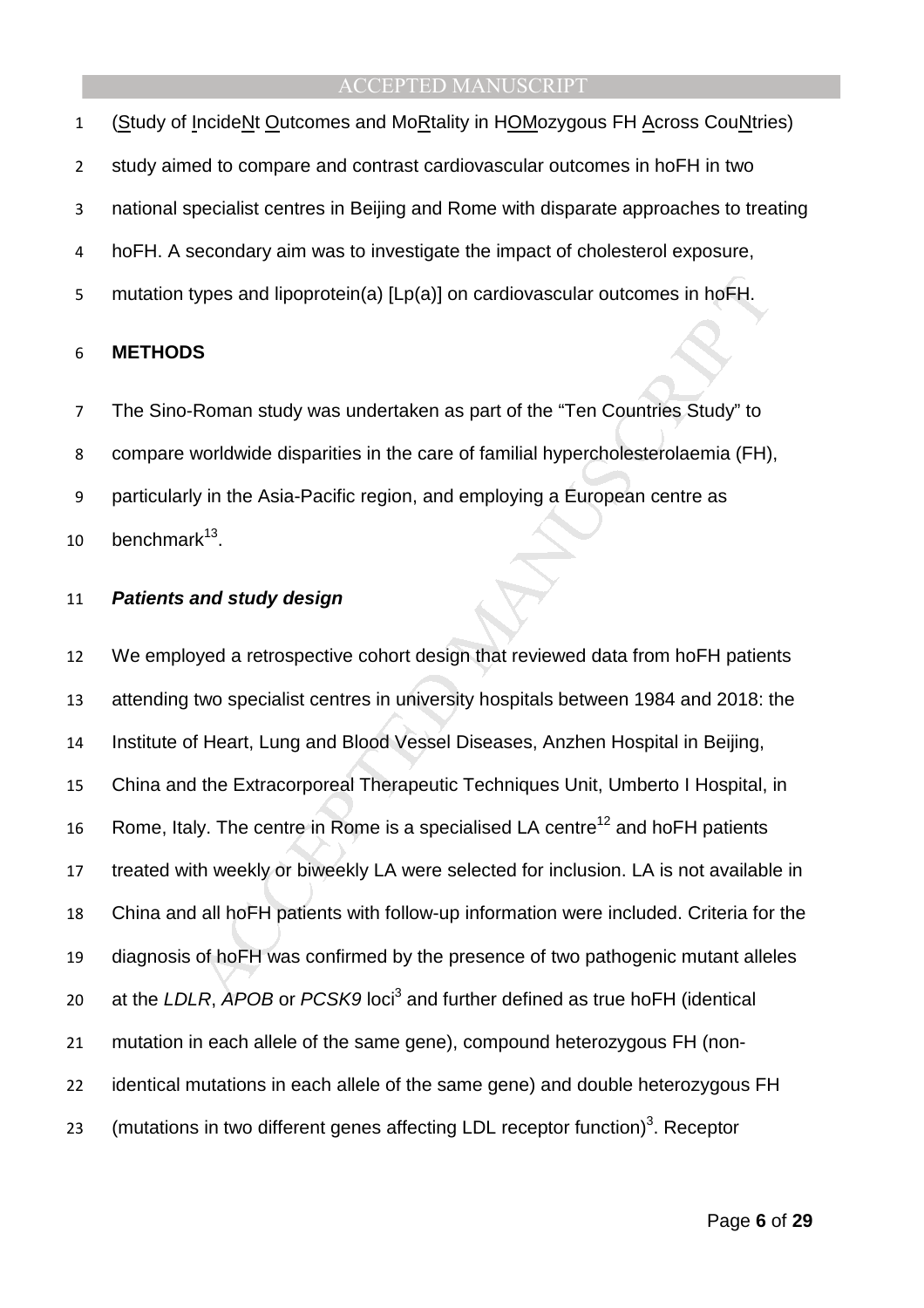negative mutations were defined as nonsense, splice-site and indel frameshift 2  $mutations<sup>14</sup>$ .

Experimentation and sincerpt in the stationary and the relation and smoking<br>the prediction control as unstable angina, myocardial infarction, coronary<br>risation, endoarteriectomy and/or aortic valves replacement), coronary<br> Medical records were reviewed to obtain genetic information and clinical data on plasma lipid profiles, lipid-lowering therapy, physical signs (tendon xanthomata and arcus cornealis), cardiovascular risk factors (hypertension, diabetes and smoking), CVD events (defined as unstable angina, myocardial infarction, coronary revascularisation, endoarteriectomy and/or aortic valves replacement), coronary atherosclerosis (defined as any plaque detected on computer tomography coronary 9 angiography), aortic stenosis (defined as an area of aortic valves <3cm<sup>2</sup>, transmitral pressure gradient ≥50 mmHg combined with stenosis of aortic sinus on cardiovascular imaging), carotid atherosclerosis (defined as intima-media thickness ≥1.5mm, stenosis >50% or any plaques on carotid ultrasonography), and death (any cause).

The Italian hoFH patients received weekly or biweekly LA treatment using a range of techniques, primarily the Liposorber system MA-03 (Kaneka Corp, Osaka, Japan), with adsorption columns containing negatively charged dextran sulfate (polyanion) 17 bound on cellulose beads, as previously described<sup>15, 16</sup>. The treatment effects of apheresis were expressed as time-average LDL-cholesterol using Kroon's equation 19 [Cmean=Cmin+K(Cmax-Cmin) where K is the rebound coefficient 0.65 for hoFH]<sup>17,</sup>  $20 \frac{18}{1}$ .

LDL-cholesterol life-years was calculated by multiplying the untreated LDL-cholesterol by the age at treatment, and adding this to each treated LDL cholesterol multiplied by the number of years on the treatment regimen. The mean LDL-cholesterol exposure per year was calculated by dividing the LDL-cholesterol life-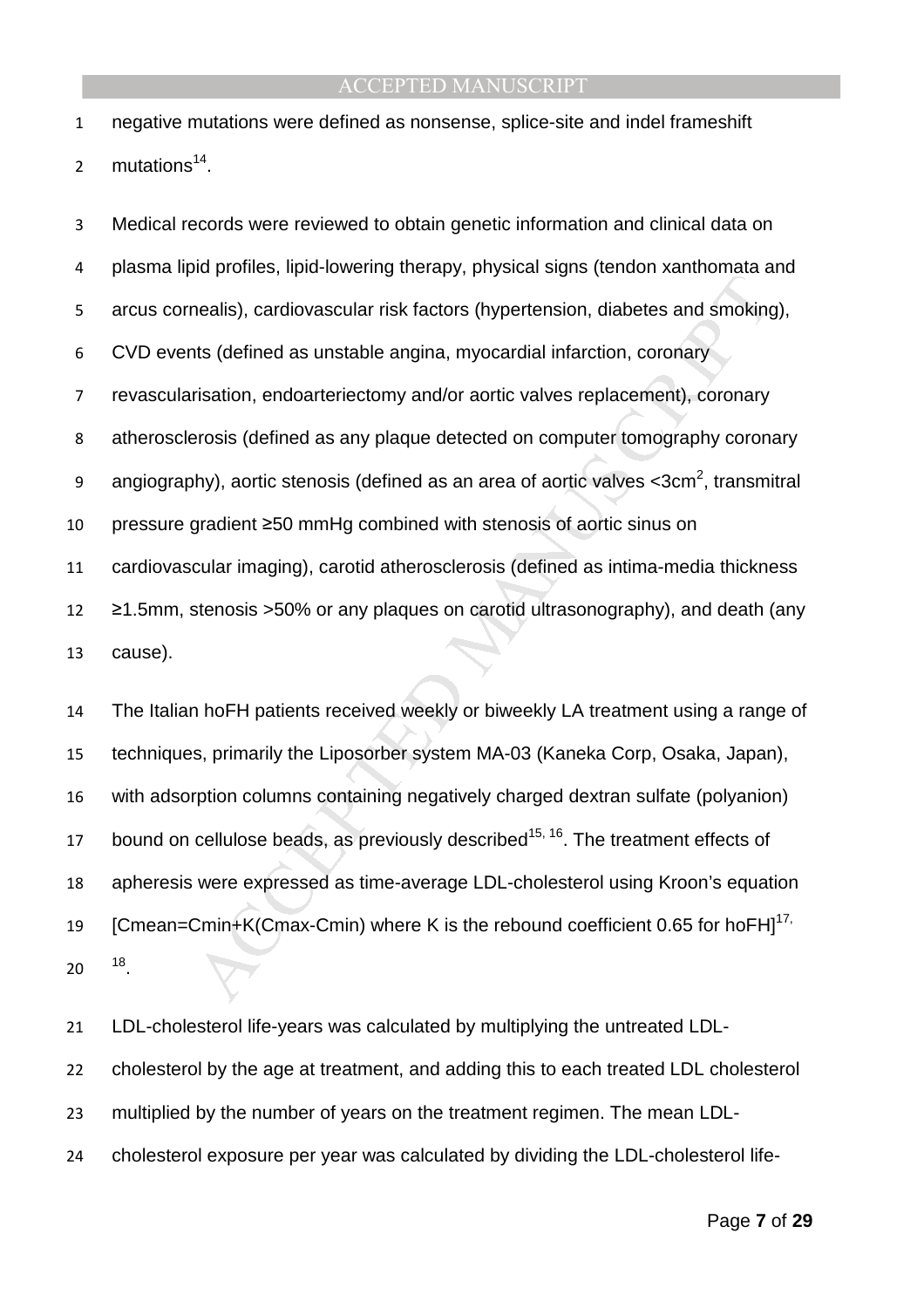years by the current age or age at death (censored at age 30 years, the common period of observation in both patient groups). Informed consent was obtained from the patients in the respective clinics for use of their de-identified clinical information for research purposes.

#### **Laboratory analyses**

- Total cholesterol, high-density lipoprotein (HDL) cholesterol and triglycerides were
- measured with standard enzymatic assays employed by the clinical service
- laboratories at both centres. LDL-cholesterol concentrations were calculated with the
- 9 Friedewald formula<sup>19</sup>. Lp(a) was measured by immunoturbidimetric (SHIMA
- Laboratories, Tokyo, Japan) and immunonephelometric (Behring Nephelometer II,
- Dade Behring Inc.) assays, respectively in Beijing and Rome. Elevated Lp(a) was
- defined as greater than 0.5 g/L. The diagnosis of FH was confirmed by genetic
- 13 analysis as previously described $^{20}$ .

#### **Statistical analyses**

**ry analyses**<br>esterol, high-density lipoprotein (HDL) cholesterol and triglycerides were<br>set with standard enzymatic assays employed by the clinical service<br>es at both centres. LDL-cholesterol concentrations were calculate Data were collected using Microsoft Excel in the respective centres. All data were aligned, amalgamated and analysed using STATA (Version 13.1, StataCorp, College Station, Texas). Continuous data were expressed as mean ± standard deviation (SD) and categorical data were expressed as proportions (%). Differences in characteristics between hoFH patients from China and Italy were investigated using t-tests, Fisher's exact test and chi-square statistics. Differences in pre- and post-treatment lipid concentrations were examined using paired t-tests. Skewed variables, including triglyceride and Lp(a) were log-transformed for statistical analysis. Statistical significance was defined at the 5% level.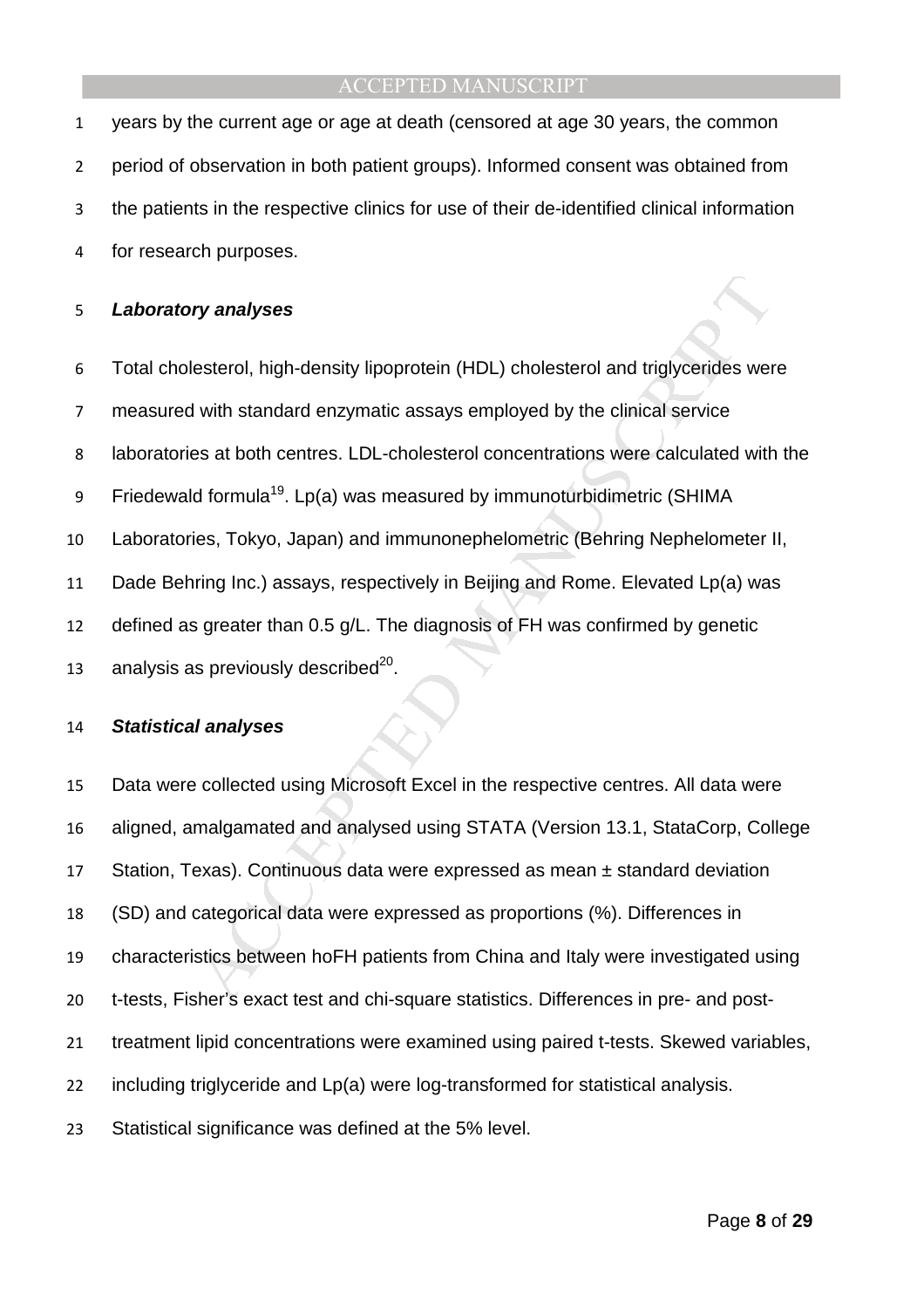stribution was used to estimate the hazard ratios and 95% confidence<br>When comparing the two country groups, the model was also adjusted<br>ity score, computed using logistic regression with the dependent variat<br>pients of aphe Kaplan-Meier survival curves with age as the time scale and survival analyses (log-rank tests) were employed to investigate CVD event-free survival and mortality according to country group, mutation status (receptor negative vs. receptor non-negative) and Lp(a) (elevated vs. non-elevated). A parametric hazard model with Weibull distribution was used to estimate the hazard ratios and 95% confidence intervals. When comparing the two country groups, the model was also adjusted for a propensity score, computed using logistic regression with the dependent variable being recipients of apheresis and the independent variables (covariates) being age at treatment, gender and the untreated LDL-cholesterol. Tertiles of variables relating to cholesterol exposure were also explored: age started treatment, duration of treatment and on-treatment LDL-cholesterol. Endpoints of CVD events and death were censored at 30 years of age.

#### **RESULTS**

The study cohort included 62 hoFH patients from China (n=44) and from Italy (n=18); 15 30 were male, 32 were female, with mean age at diagnosis being  $8.0 \pm 5.2$  years. Clinical and biochemical characteristics are shown in **Table 1**. Compared with the 17 Italian cohort, the Chinese patients were diagnosed at a significantly older age (9.1  $\pm$  $5.1$  vs  $5.2 \pm 5.0$  years, p=0.008), with no significant differences in proportion of males and females. None of the patients were diabetic or smokers. However, a significantly higher proportion of hoFH patients from China had hypertension (on antihypertensive drugs) and clinical stigmata of FH (tendon xanthomata and arcus cornealis).

A significantly higher proportion of Chinese hoFH patients had aortic stenosis and carotid atherosclerosis compared with the Italian patients, but no significant differences in clinical coronary atherosclerosis. Plasma total cholesterol and LDL-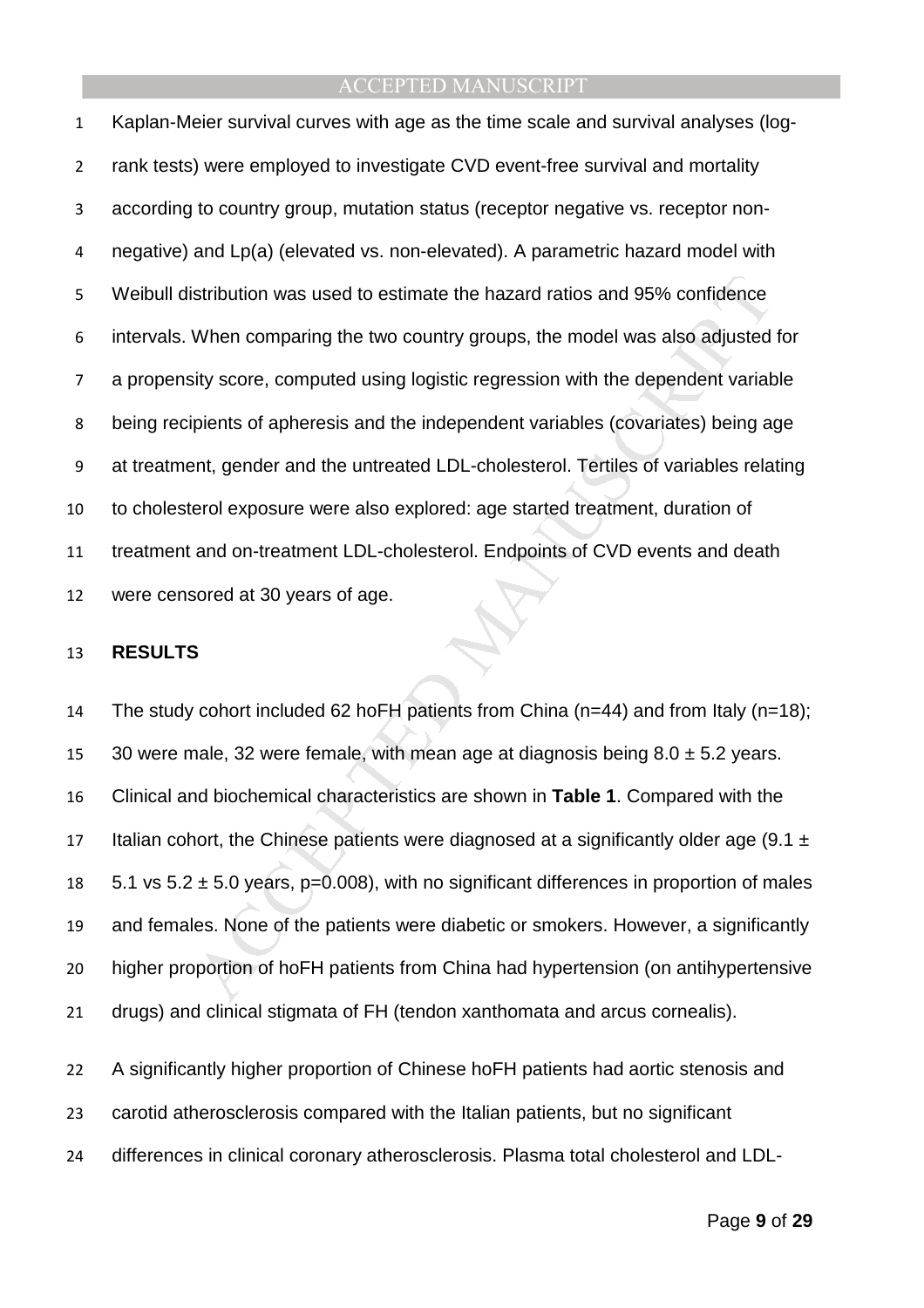| $\mathbf{1}$   | cholesterol were significantly higher in the Italian patients compared with the           |
|----------------|-------------------------------------------------------------------------------------------|
| $\overline{2}$ | Chinese patients (p=0.023 and 0.003, respectively). There were no significant             |
| 3              | differences in genotype and mutation types between the two groups.                        |
| 4              | The overall proportion of those on drug treatment were not different between the two      |
| 5              | groups, in particular there were no significant differences in those treated with statins |
| 6              | and ezetimibe (Table 2); there were also no significant country differences in            |
| $\overline{7}$ | proportion of those treated with aspirin, other anti-platelets and anti-coagulants        |
| 8              | (Table 1). However, a higher proportion of hoFH patients from Italy were on resins,       |
| 9              | fibrates and lomitapide; they also commenced on treatment at an earlier age (5.6 $\pm$    |
| 10             | 3.4 vs 10.7 $\pm$ 4.6, p<0.001) compared with the Chinese hoFH patients. A higher         |
| 11             | proportion of Chinese were treated with probucol compared with the Italian patients.      |
| 12             | In the Italian patients, the mean age of starting LA was $8.9 \pm 5.5$ years. The time-   |
| 13             | average LDL-cholesterol level in the group on LA was $6.6 \pm 2.7$ mmol/L, a significant  |
| 14             | 65% reduction from 19.1 $\pm$ 4.8 mmol/L (p<0.001); eleven (61.1%) patients were also     |
| 15             | on lomitapide. In the Chinese hoFH patients on conventional therapy, LDL-                 |
| 16             | cholesterol fell to a mean of 13.1 $\pm$ 2.7 mmol/L from 15.5 $\pm$ 3.8 mmol/L (14%       |
| 17             | reduction, p<0.001).                                                                      |
| 18             | The Kaplan-Meier plots comparing CVD event-free survival and mortality, censored          |
| 19             | at 30 years (median 17.5 years) in the hoFH patients from the two centres are shown       |
| 20             | in Figures 1A and 1B, respectively. Survival analyses demonstrated significant            |

The Kaplan-Meier plots comparing CVD event-free survival and mortality, censored at 30 years (median 17.5 years) in the hoFH patients from the two centres are shown in **Figures 1A and 1B**, respectively. Survival analyses demonstrated significant differences in CVD and death in the Italian patients, compared with the Chinese patients (log-rank p<0.001 for both). The hazard ratio for CVD-free survival was 5.8 (95% 1.9-17.5, p=0.002) and remained significant after adjusting for the propensity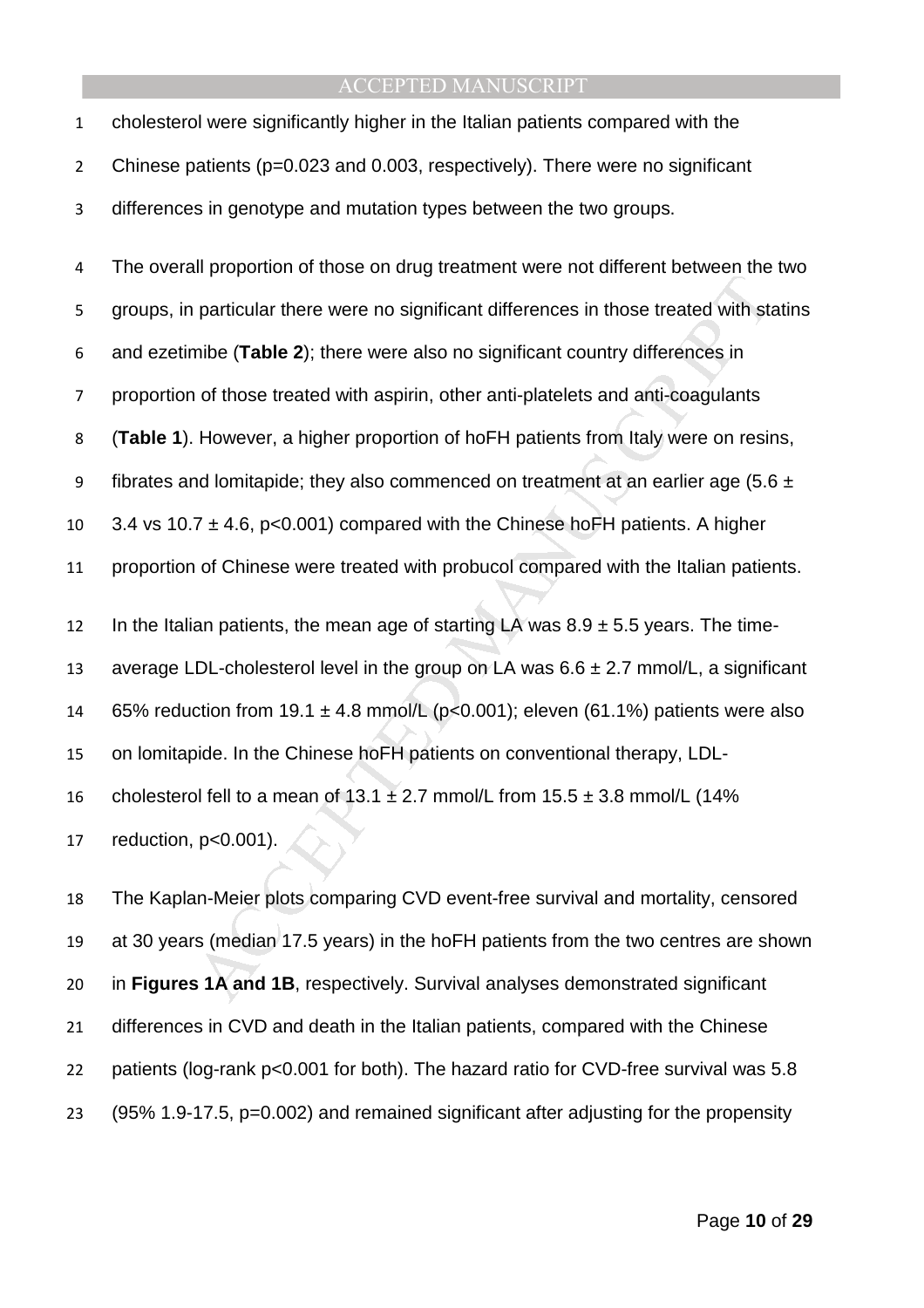| 1           | score. The hazard ratio for death was also 4.2 (95% CI 1.2-15.2, p=0.027) but did |
|-------------|-----------------------------------------------------------------------------------|
| $2^{\circ}$ | not remain significant after adjusting for the propensity score.                  |

Let the form of the form of the comes of the comes from childhood of patients of the UpAce of the comes from the form of the form of the form of the comparison of treatment LDL-cholesterol, are shown in Figure 2 at draine In the pooled analysis, Kaplan-Meier plots comparing CVD event-free survival and survival according to tertiles of: (1) age at treatment commencement, (2) treatment duration and (3) the current on-treatment LDL-cholesterol, are shown in **Figure 2**. The hazard ratio for time to first CVD event and time-to-death endpoints were significantly lower with earlier age at treatment, longer duration of treatment and lower on-treatment LDL-cholesterol concentrations (**Table 3**). **Figure 3** show the Kaplan-Meier plots comparing CVD event-free survival and survival in the hoFH patients according presence or absence of an LDL receptor negative (null) mutation, as well as in patients in relation to elevated Lp(a) above and below the cut-off of 0.5g/L. It can be seen that the probabilities of CVD event-free survival was significantly greater among patients with LDL receptor non-negative than negative mutations and amongst those with non-elevated compared with elevated Lp(a); the probability of death was also increased in those who are LDL receptor negative and had elevated Lp(a) compared with the corresponding comparator group.

#### **DISCUSSION**

The benefits of LA in patients with hoFH have been demonstrated in observational 19 studies from the UK<sup>21, 22</sup>, Germany<sup>23</sup> and South Africa<sup>24</sup>. However, this is the first study to compare the long-term outcomes from childhood of patients with hoFH in two countries with advanced and less advanced models of care for patients with this condition. Acknowledging environment and genetic differences in the susceptibility to CAD and the bundle of treatments included in the respective models of care, we demonstrated significant differences in CVD-free survival and survival in hoFH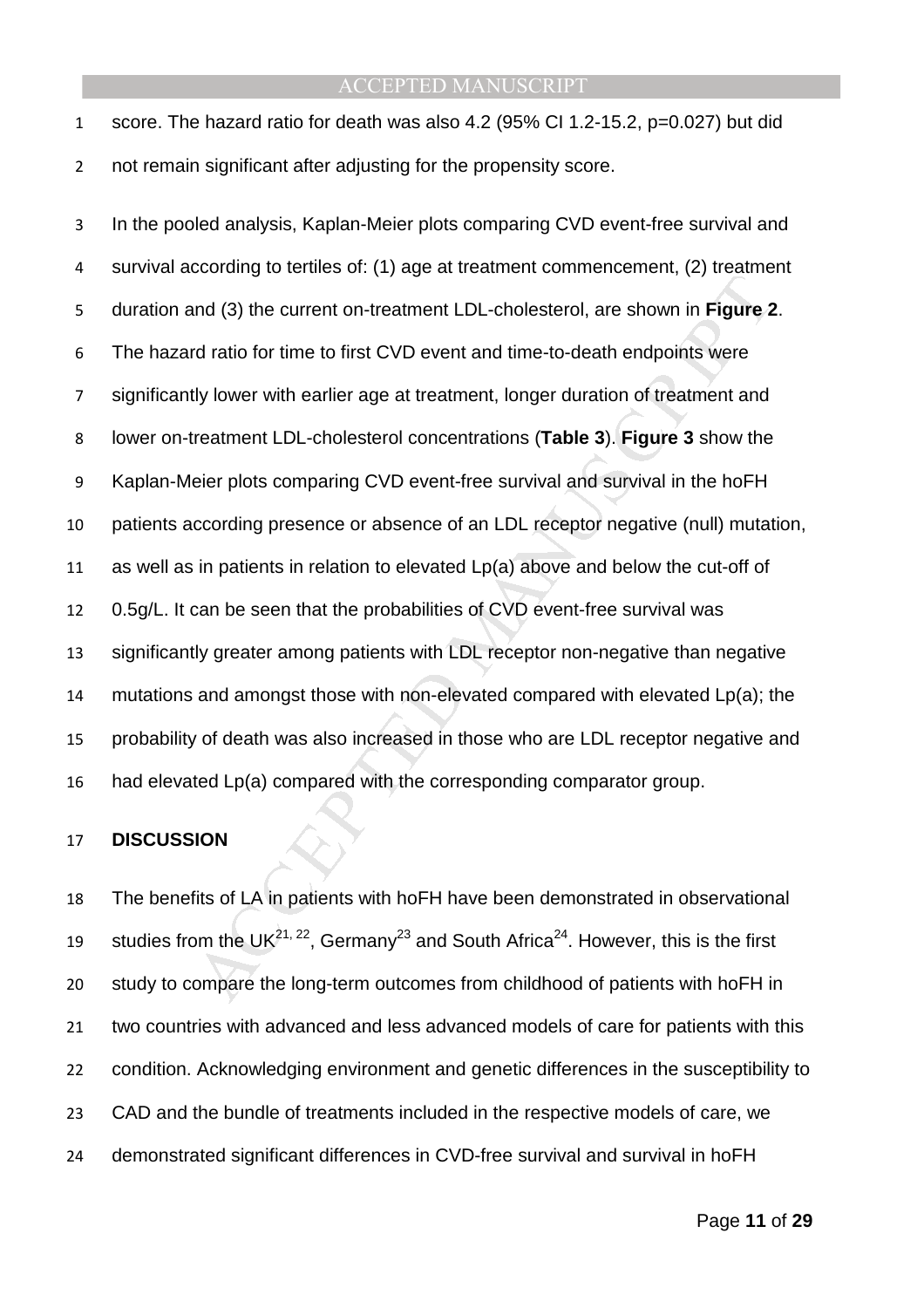1 patients from China not on LA compared with hoFH patients from Italy on LA. Both 2 patient groups were also on the best and most contemporary pharmacological 3 therapy available in their respective countries.

Manuscript and the offered treatment with LA and new therapies, such a<br>
and proprotein convertase subtilisin/kexin type 9 (PCSK9) inhibitors.<br>
Le has been approved by both the FDA and European Medicines Agenc<br>
are and pro 4 With a mortality rate of 32% and an average age of death at  $17.9 \pm 6.2$  years, ho FH 5 patients in China need to be offered treatment with LA and new therapies, such as 6 lomitapide and proprotein convertase subtilisin/kexin type 9 (PCSK9) inhibitors. 7 Lomitapide has been approved by both the FDA and European Medicines Agency as 8 an orphan drug for the treatment of patients with hoFH. Although long-term use of 9 lomitapide has been associated with an increased risk of progressing to steatohepatitis and fibrosis $^{25}$ , our clinical experience has demonstrated that 11 Iomitapide is an effective adjunct to LA in hoFH patients on a low-fat diet<sup>15, 26</sup>. 12 PCSK9 inhibitors can lower LDL-cholesterol levels in hoFH patients not on  $LA^{27}$ , but are not be efficacious in hoFH patients with two null receptor mutations $^{28}$ . HoFH 14 patients in the present study were not treated with PCSK9 inhibitors. It must be 15 conceded that the favourable responses of LDL-cholesterol with evolocumab in the 16 TESLA  $B^{27}$  and TAUSSIG<sup>29</sup> studies are significant, implying that in the future use of 17 this treatment could achieve a greater reduction in LDL-cholesterol and improve 18 outcomes in patients with hoFH who have residual LDLR function. PCSK9 inhibitors 19 may not only reduce the frequency of LA but also enhance the effectiveness of this 20 form of therapy<sup>10</sup>.

21 Probucol, in combination with statins and ezetimibe<sup>30</sup> and/or  $LA^{31, 32}$  can achieve 22 regression of tendon xanthomas and atherosclerosis in a hoFH  $^{30}$   $^{33}$ . However, long-23 term randomised studies are required to confirm these reports in hoFH patients on concomitant optimal background lipid-lowering treatment. Fibrates and ezetimibe $34$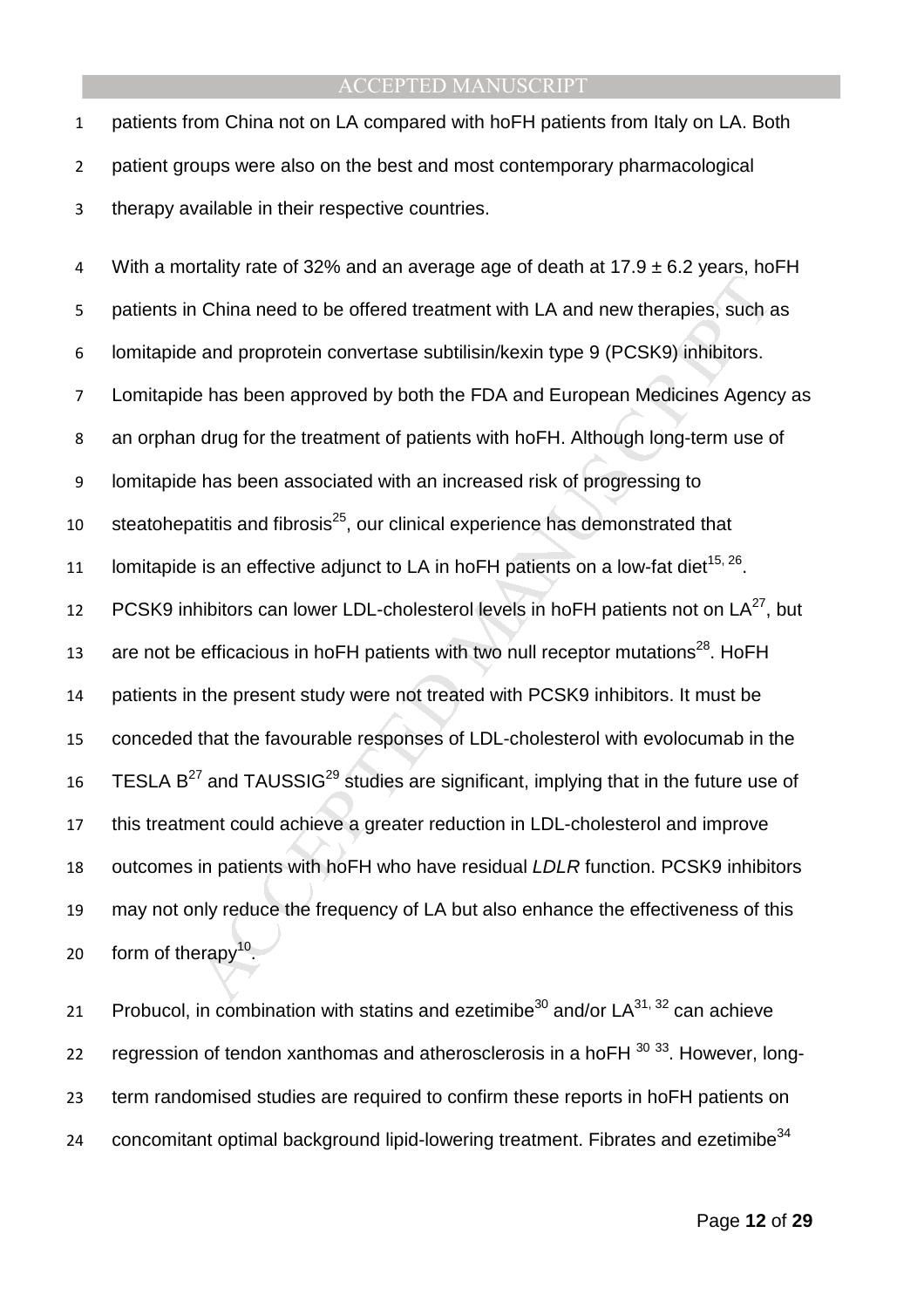alone have limited effects on LDL-cholesterol, but may be useful adjunctive therapies to statins and LA in hoFH patients.

Function and gains interpret that are syncentries of the state of the line of the line of the line of the procedure of the line of the line of the procedure is significant operative risk and risk of long-term<br>uppression<sup>3</sup> Other lipid-lowering treatment options for hoFH include partial ileal bypass surgery, liver transplantation and gene therapy. Partial ileal bypass surgery requires residual functional LDL receptors, is associated with gastrointestinal side effects and is of 6 limited value<sup>35</sup>. Liver transplantation is restricted by availability of suitable organ donors and carries significant operative risk and risk of long-term 8 immunosuppression<sup>36</sup>. Liver-directed gene therapy for hoFH is currently being 9 trialled<sup>37</sup>. Although LA is considered the standard care for patients with hoFH, its limited availability, high cost, duration of the procedure and maintenance of vascular access are significant drawbacks<sup>38</sup>. LA also requires commitment from the patient. Nevertheless, the benefits of LA may outweigh the risks and burdens for hoFH patients, and the cost-effectiveness of treating hoFH with LA is estimated to be 14 greater than for heterozygous  $FH^{10, 38}$ . Moreover, the effectiveness of LA in our study is well emphasized by an incidence of CVD (22.2%) and death (16.7%) in the Roman cohort, which is more favourable than other published studies from Europe 17 and South Africa<sup>1, 14, 22-24</sup> (**Supplementary Table 1**).

Clinical trials of new drugs in hoFH children are required, since therapeutic interventions should be initiated as early as possible. The first ever paediatric 20 randomised trial with hoFH patients was recently published<sup>39</sup>, demonstrating safe and effective use of Rosuvastatin 20mg (6 weeks crossover), alone or in conjunction with ezetimibe and/or LA. However, longer-term efficacy and safety data are required, particularly in a condition like hoFH where lifetime therapy is necessary.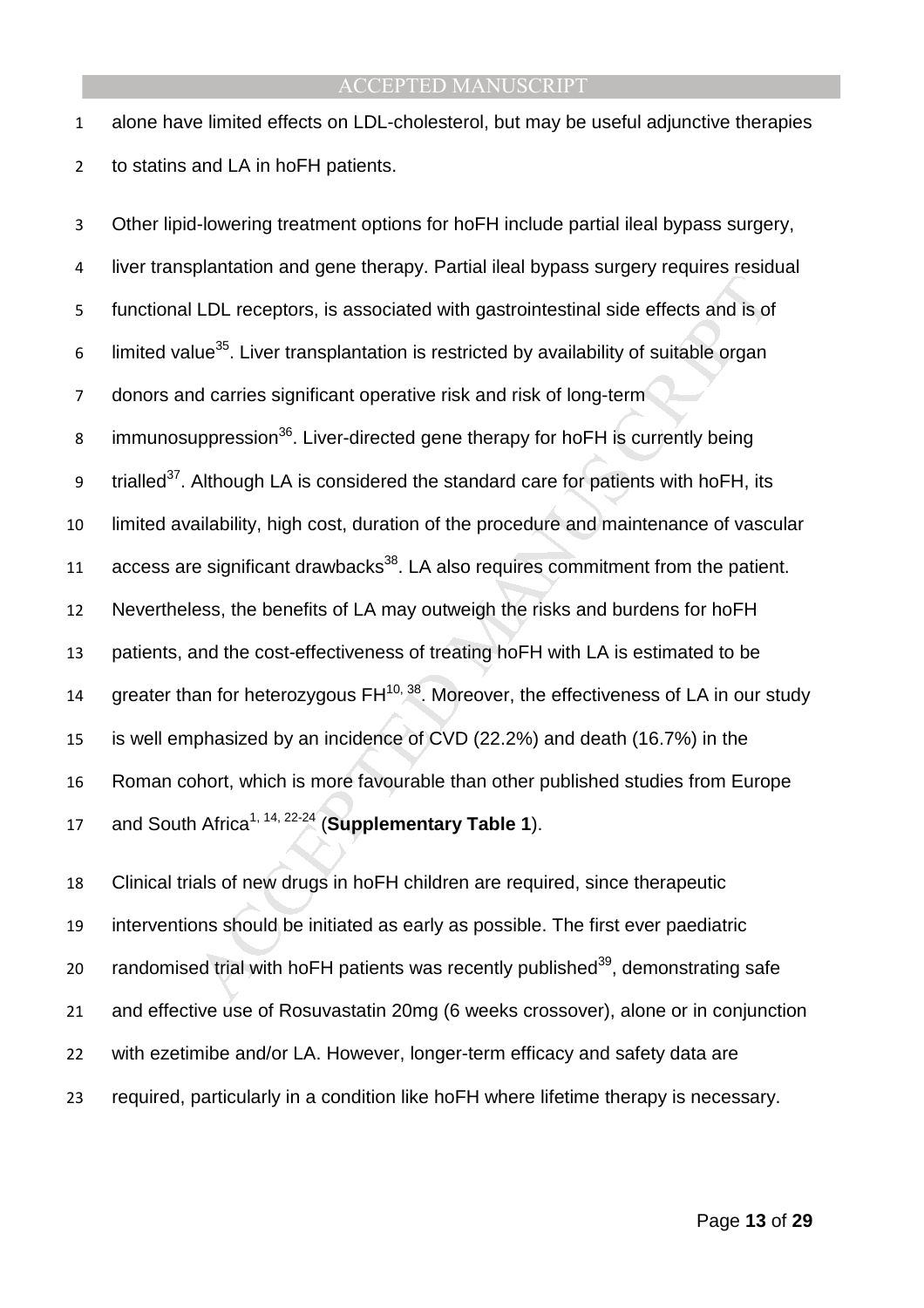Clinical trials of statins, ezetimibe and PCSK9 inhibitors and Mendelian randomisation studies have consistently demonstrated that the duration of treatment and the absolute reduction of LDL-cholesterol is proportional to the reduction of the 4 risk of cardiovascular events<sup>40</sup>. A recent study by Thompson et al<sup>1</sup> emphasised this notion by demonstrating that survival in hoFH patients depends upon the extent of reduction in cholesterol, and this is consistent with our present study (**Table 3** and **Figure 2**).

demonstrating that survival in hoFH patients depends upon the extent in cholesterol, and this is consistent with our present study (**Table 3** an .<br>
.<br>
.<br>
.<br>
demonstrate that early efficacious treatment remains the key to p Our data demonstrate that early efficacious treatment remains the key to prevent CVD and death in hoFH patients. Despite starting apheresis at a mean of 9 years and lomitapide at a mean of 24 years, the 17% mortality rate of hoFH on LA in the 11 present study, consistent with previous observational studies<sup>41, 42</sup>, shows that LA delays the development of atherosclerosis but does not completely arrest 13 progression<sup>14, 43</sup>. Ultimately, with the advent of new therapies such as PCSK9 inhibitors and angiopoietin-like protein 3 (ANGPTL3) inhibitors <sup>44</sup>, there is hope on the horizon for individuals with hoFH if these treatments, combined with  $LA^{29}$ , are instituted early enough. However, the cost of these drugs and their affordability by healthcare systems around the world are the principal barrier to access; long-term safety and tolerability in children are also important to verify.

The higher proportion of Chinese hoFH patients with tendon xanthomata compared with Italian hoFH patients also indicated greater lifetime exposure to raised plasma cholesterol. Tendon xanthomata reflects the cholesterol life-years in FH and are 22 predictive of CAD<sup>45</sup>. It is difficult to precisely compare the impact of LDL-cholesterol life-years in this study because of the earlier mortality in the Chinese patients. However, after accounting for the shorter life-time exposure in the Chinese group owing to death, as well as the higher untreated LDL-cholesterol level in the Italian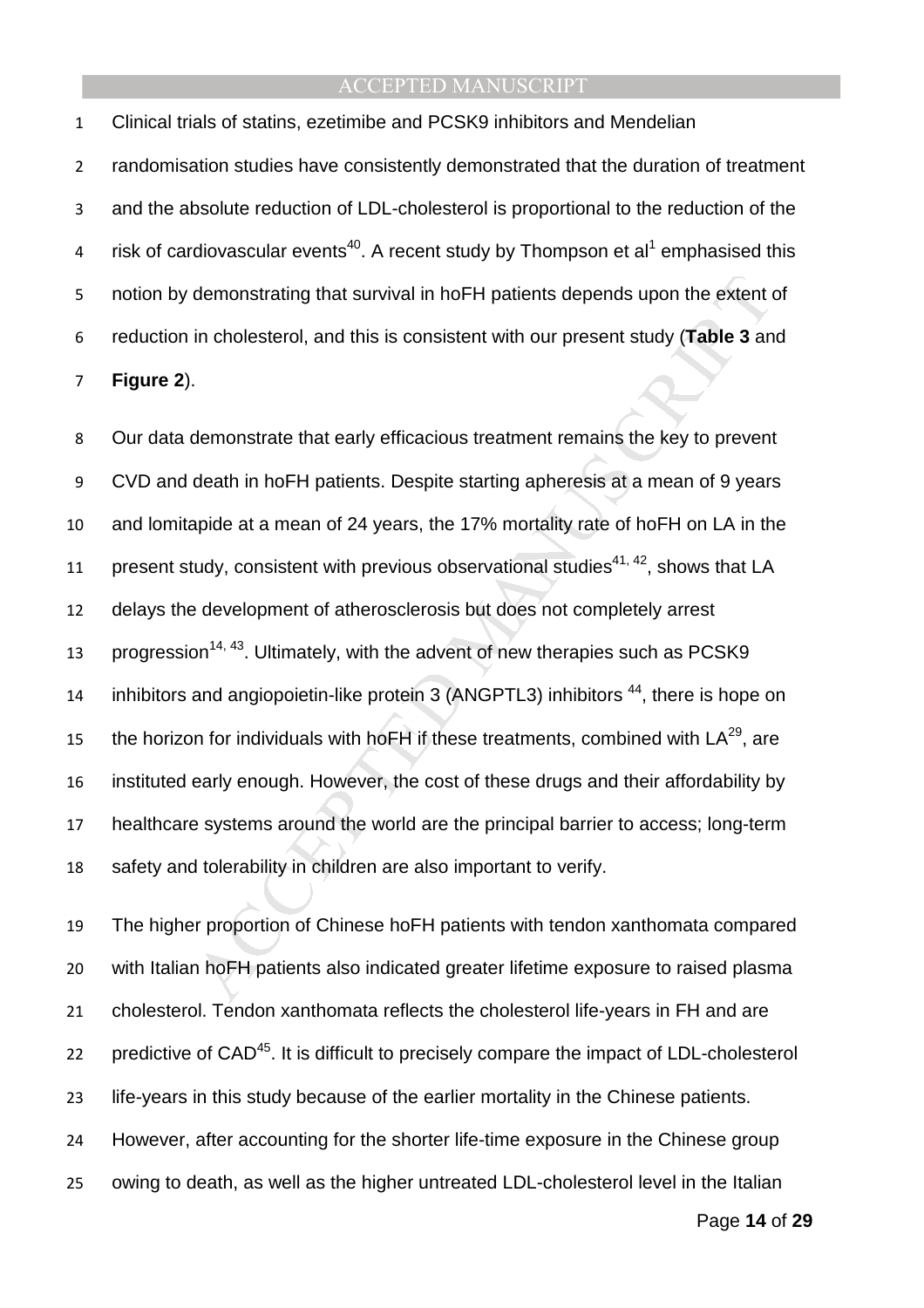group, the mean LDL-cholesterol exposure per year was significantly less in the Italian compared with the Chinese patients. The lower untreated LDL-cholesterol in the Chinese patients could be explained by the lower population mean cholesterol 4 levels in most Asian countries<sup>46</sup>. The Chinese and Italians are also culturally (diet and lifestyle) and genetically different, however, it was not possible to statistically control for these differences.

Me) and genetically different, however, it was not possible to statistically<br>
these differences.<br>
s of the present study was that it was not prospective or randomised fo<br>
and that data were from a single centre in Beijing Limitations of the present study was that it was not prospective or randomised for LA treatment, and that data were from a single centre in Beijing and Rome. Patients were treated with the current best available regimens in their respective countries, including full accessibility to pharmacotherapies. Previous studies of the impact of radical therapy such as LA on outcomes in hoFH patients have adopted similar retrospective case-control designs. We attempted to compare country outcomes according to the availability of LA and drug therapies. The differences in country-specific health services and government health expenditure (ie. heatlh expenditure 15 as a share of GDP is 8.9% in Italy compared with 5.5% in China<sup>47</sup>) could account for differences in the availability of LA as well as diversity in other medical care offered to patients<sup>11</sup>. Our study has implications for other countries, particularly in the Asia-18 Pacific region as recently described<sup>11</sup>. While reimbursement is critical, the effective use of LA requires its introduction at an early age in order to be effective in preventing the development of aggressive atherosclerosis. This has been well 21 demonstrated by our study, as well as experience from centres in Turkey<sup>48</sup>.

We classified genetic mutations according to methodology employed in previous 23 research<sup>14, 49</sup>. Studies in hoFH from the USA<sup>50</sup>, Spain<sup>51</sup> and France<sup>14</sup> have demonstrated that patients with receptor negative mutations exhibit earlier onset of CVD and reduced survival compared with those with receptor defective mutations;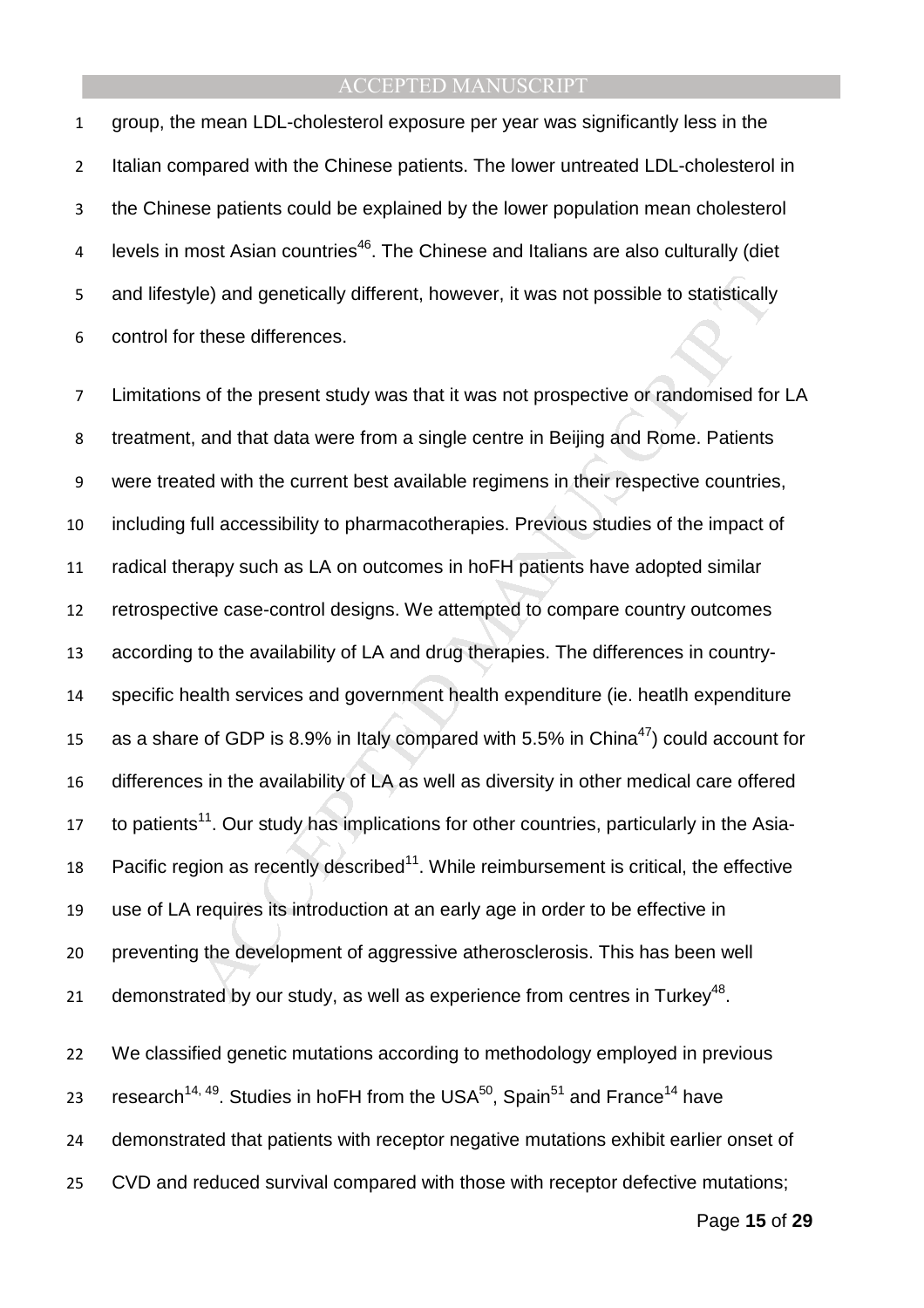cted by the availability of Lp(a) data in 70% of the cohort and we note the<br>tion. Additionally, measurement of Lp(a) employed polyclonal antibodie<br>oo(a) and were not strictly isoform independent nor employed the same.<br>Furt our results accords with this (**Figure 3**). Independent of mutation type and treated 2 LDL-cholesterol, elevated  $Lp(a)$  in hoFH<sup>52</sup> may also bear on the already increased CVD risk. Whether this risk can be reduced by therapies that lower both LDL-cholesterol and Lp(a) concentrations, will require further research. Our present study was restricted by the availability of Lp(a) data in 70% of the cohort and we note this as a limitation. Additionally, measurement of Lp(a) employed polyclonal antibodies against apo(a) and were not strictly isoform independent nor employed the same standards. Further research, employing isoform independent assays, to ascertain the role of Lp(a) in cardiovascular outcomes in hoFH is warranted. Another limitation was that we were not able to confirm all deaths as cardiac deaths. The deaths reported were sudden deaths at home and were assumed to be most likely due to fatal arrhythmia and cardiac arrest from an acute coronary syndrome. Post-mortem data were not available. Our hazard ratios for CVD event-free survival and mortality had wide confidence intervals, consistent with our small sample size. However, hoFH of the type selected for this study is an exceptionally rare disorder, particularly in countries without a founder-effect. Also, we did not explore 17 adherence<sup>53</sup> and quality-of-life  $(QOL)^{54}$  measures in relation to the use of LA in the present study. Although the impact of LA on QOL does not outweigh the CVD benefits, it is important to address QOL issues when assessing the effectiveness of a 20 radical intervention<sup>55</sup>.

### **CONCLUSION**

LA in combination with pharmacological treatments, as employed in the model of care in the Rome centre, is effective in improving CAD outcomes in hoF $H^{56}$ . Early diagnosis and access to affordable and efficacious therapies are clearly fundamental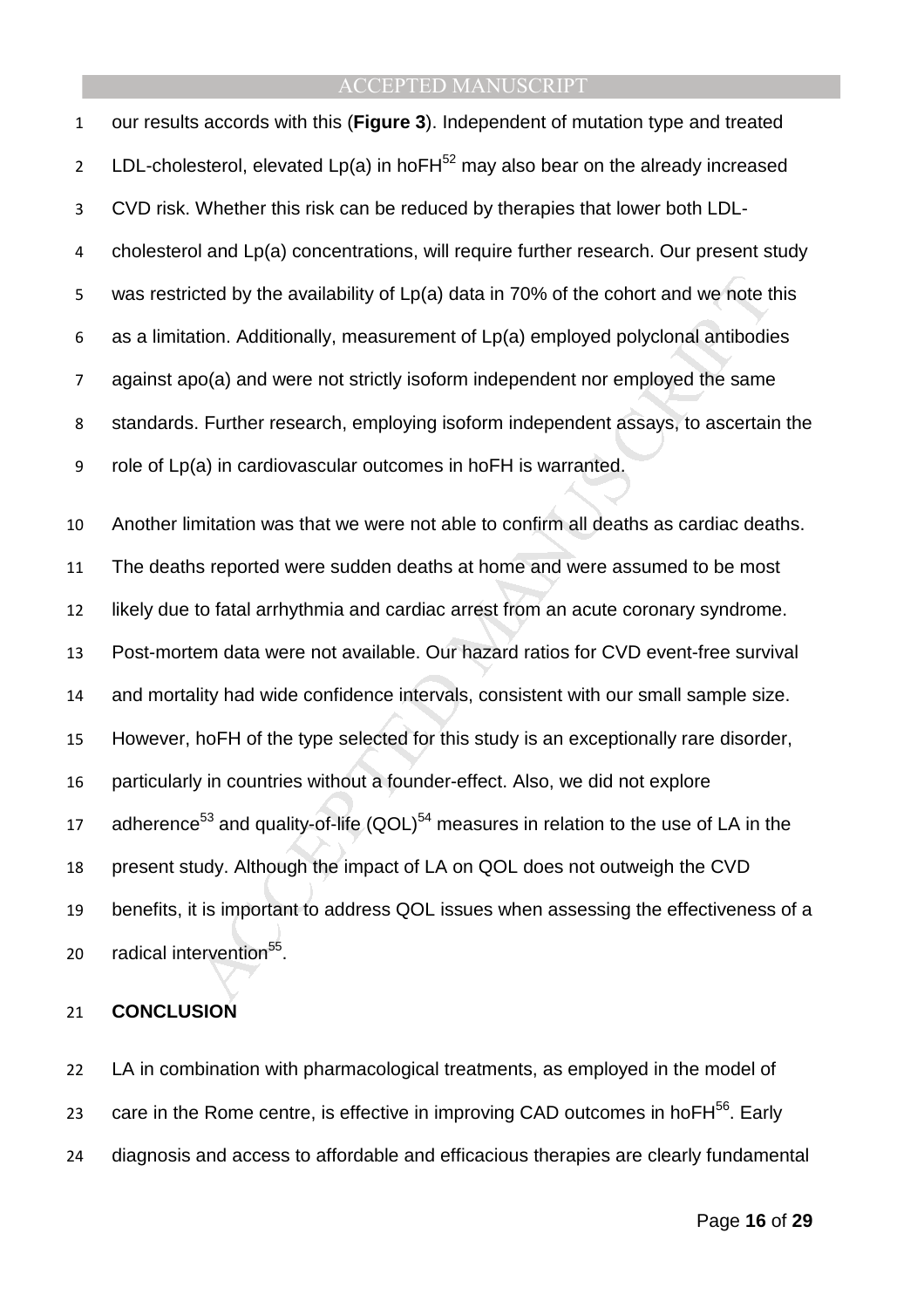iplinary International Group for Hemapheresis TherapY and MEtabolic<br>ces Contrast) Multinational Society has been assembled to consolidate<br>tregrated therapies, including LA, in making the treatment of hoFH moi<br>and effective in improving the care of hoFH patients worldwide, which is particularly relevant to a populous country like China<sup>11</sup>. Based on population prevalence estimates<sup>57, 58</sup>, China should have the largest number of unrelated hoFH patients in the world (approximately 4500 hoFH). To close gaps in care, the MIGHTY MEDIC (Multidisciplinary International Group for Hemapheresis TherapY and MEtabolic DIsturbances Contrast) Multinational Society has been assembled to consolidate the value of integrated therapies, including LA, in making the treatment of hoFH more 8 equitable and effective worldwide<sup>10</sup>. The availability and early use of new adjunctive and pragmatic therapies, such as PCKS9 and ANGPTL3 inhibitors<sup>29, 44</sup>, are also likely to have a major impact on CVD outcomes in this high risk group of patients.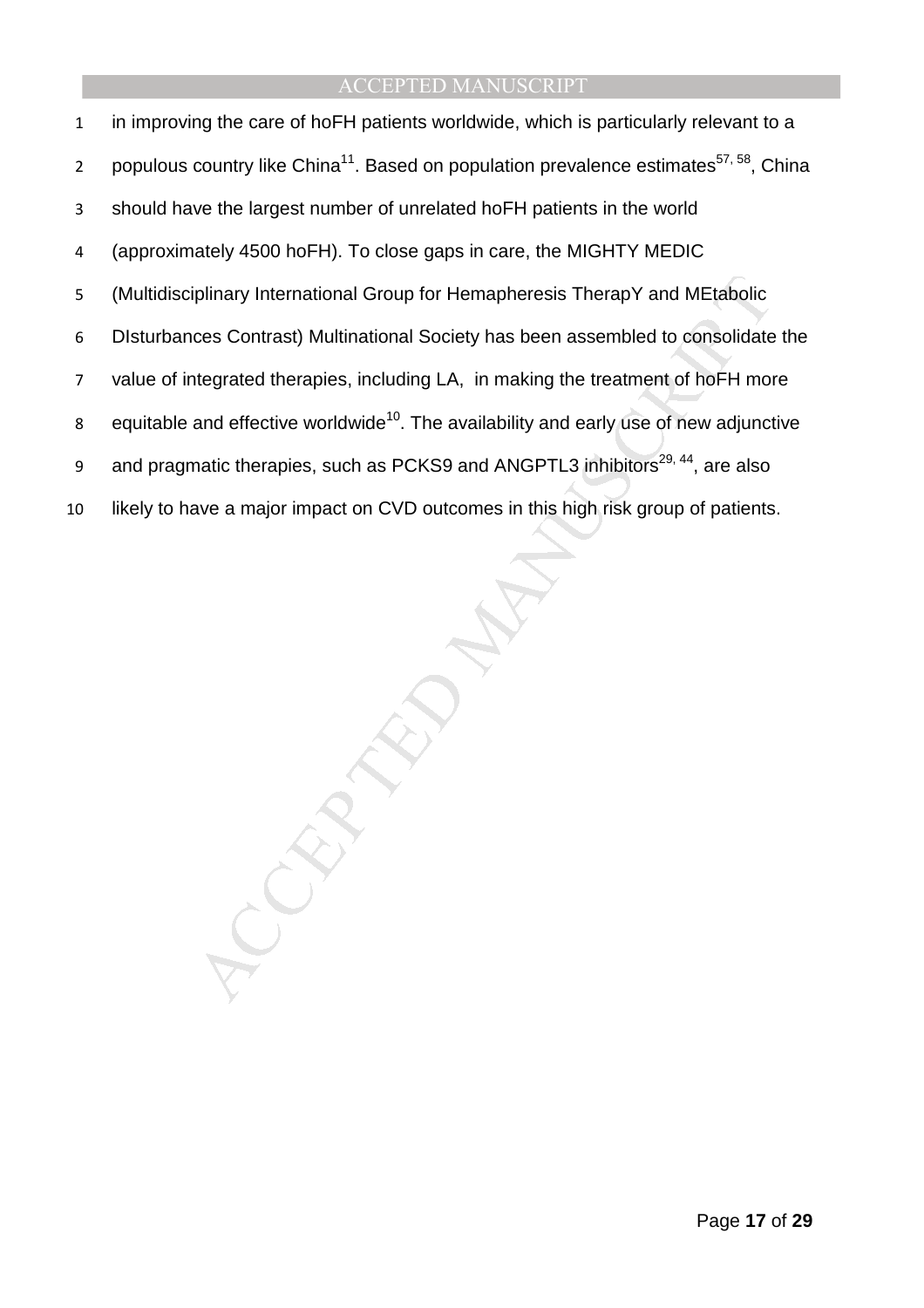- 1 **Table 1** Clinical, biochemical and genetic characteristics of the homozygous FH
- 2 patients from the Italian and Chinese centres.

| Italy ( $n=18$ ) | China ( $n=44$ ) | P-value                                                                                                                                                                                                                                                |
|------------------|------------------|--------------------------------------------------------------------------------------------------------------------------------------------------------------------------------------------------------------------------------------------------------|
| $5.2 \pm 5.0$    | $9.1 \pm 5.1$    | 0.008                                                                                                                                                                                                                                                  |
| 33.3             | 54.6             | 0.129                                                                                                                                                                                                                                                  |
| 0                | 27.4             | 0.001                                                                                                                                                                                                                                                  |
| 0                | 0                |                                                                                                                                                                                                                                                        |
| $\mathbf 0$      | 0                |                                                                                                                                                                                                                                                        |
| 72.2             | 100              | < 0.001                                                                                                                                                                                                                                                |
| 50.0             | 88.6             | 0.001                                                                                                                                                                                                                                                  |
|                  |                  |                                                                                                                                                                                                                                                        |
| 0.0              | 31.8             | 0.007                                                                                                                                                                                                                                                  |
| 27.8             | 47.7             | 0.148                                                                                                                                                                                                                                                  |
| 0.0              | 15.9             | 0.072                                                                                                                                                                                                                                                  |
| 5.6              | 0.0              | 0.115                                                                                                                                                                                                                                                  |
| $8.6 \pm 6.4$    | $10.0 \pm 3.9$   | 0.401                                                                                                                                                                                                                                                  |
| 38.9             | 54.6             | 0.263                                                                                                                                                                                                                                                  |
| 22.2             | 77.3             | < 0.001                                                                                                                                                                                                                                                |
| 22.2             | 93.2             | < 0.001                                                                                                                                                                                                                                                |
| $21.2 \pm 4.6$   | $18.3 \pm 4.2$   | 0.023                                                                                                                                                                                                                                                  |
| $19.1 \pm 4.8$   | $15.5 \pm 3.8$   | 0.003                                                                                                                                                                                                                                                  |
| $1.18 \pm 0.55$  | $1.33 \pm 0.73$  | 0.469                                                                                                                                                                                                                                                  |
| $0.93 \pm 0.22$  | $1.22 \pm 0.71$  | 0.093                                                                                                                                                                                                                                                  |
| $0.38 \pm 0.38$  | $0.56 \pm 0.46$  | 0.034                                                                                                                                                                                                                                                  |
| (median 0.20)    | (median $0.47$ ) |                                                                                                                                                                                                                                                        |
| 26.7             | 45.2             | 0.228                                                                                                                                                                                                                                                  |
|                  |                  |                                                                                                                                                                                                                                                        |
| 12 (67)          | 18 (41)          | 0.153                                                                                                                                                                                                                                                  |
| 6(33)            | 24 (55)          |                                                                                                                                                                                                                                                        |
| 0(0)             | 2(5)             |                                                                                                                                                                                                                                                        |
|                  |                  |                                                                                                                                                                                                                                                        |
| 7(39)            | 18 (41)          | 0.883                                                                                                                                                                                                                                                  |
|                  |                  |                                                                                                                                                                                                                                                        |
|                  |                  |                                                                                                                                                                                                                                                        |
|                  |                  |                                                                                                                                                                                                                                                        |
|                  |                  | Continuous variables are expressed as mean±standard deviation and categorical variables<br>Abbreviations: LDL: low-density lipoprotein; HDL: high-density lipoprotein; hoFH:<br>homozygous familial hypercholesterolaemia: heEH: heterozygous familial |

4 are expressed as proportions.

6 homozygous familial hypercholesterolaemia; heFH: heterozygous familial

7 hypercholesterolaemia.

8 defined as any plaque detected on computer tomography coronary angiography

9 bdefined as an area of aortic valves <3cm<sup>2</sup>, transmitral pressure gradient ≥50 mmHg

10 combined with stenosis of aortic sinus on cardiovascular imaging

11 <sup>c</sup>defined as intima-media thickness ≥1.5mm, stenosis >50% or any plaques on carotid

12 ultrasonography

13 <sup>t</sup>Data available for n=46; elevated lipoprotein(a) defined as >0.5g/L

14 <sup>‡</sup>Negative mutations included nonsense, splice-site and indel frameshift mutations.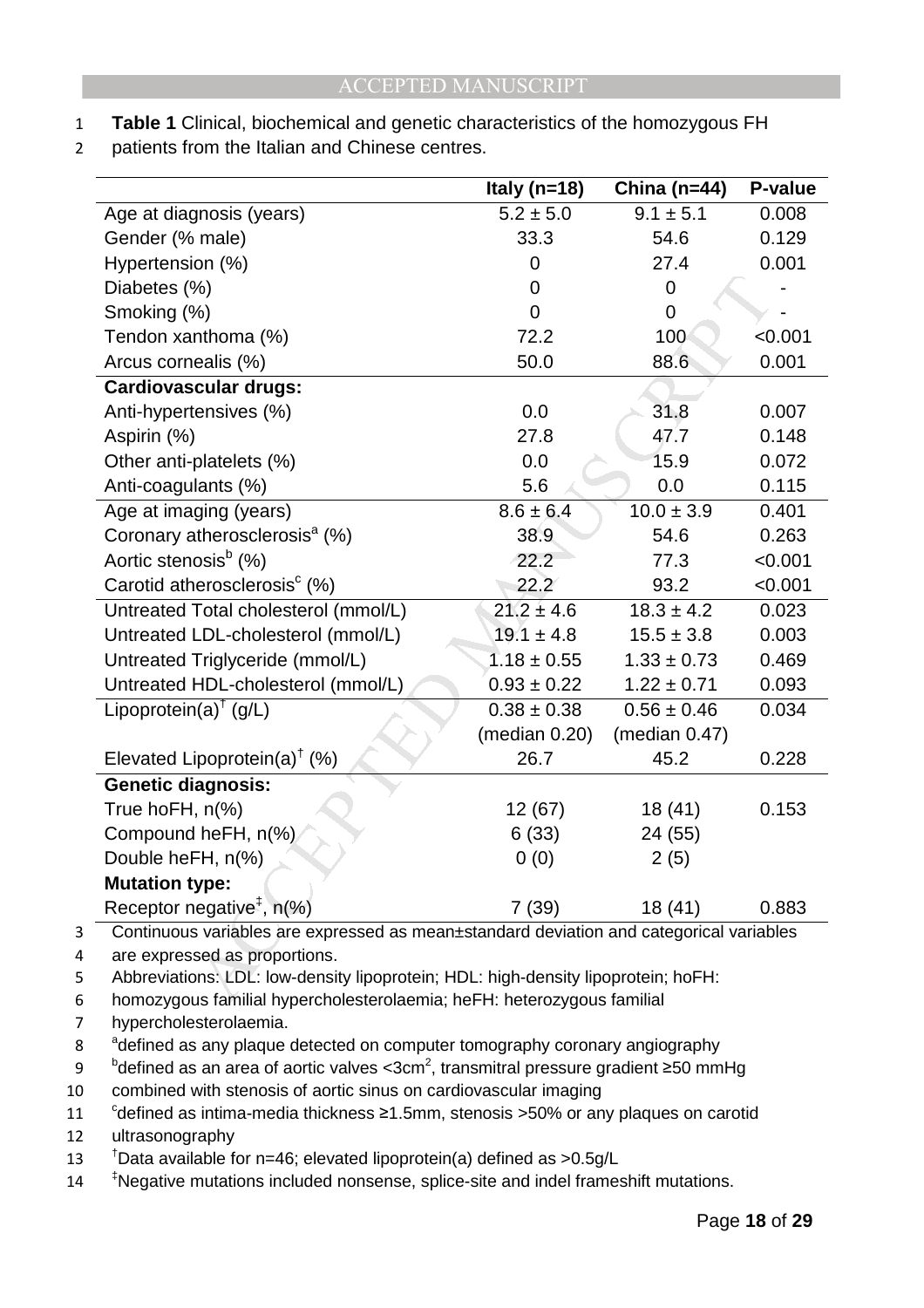- 1 **Table 2** Lipid-lowering treatments and outcomes of the homozygous FH patients
- 2 from the Italian and Chinese centres.

|                                                                                                                                                   | Italy ( $n=18$ ) | China ( $n=44$ )  | P-value                |
|---------------------------------------------------------------------------------------------------------------------------------------------------|------------------|-------------------|------------------------|
| Age started pharmacotherapy treatment (years)                                                                                                     | $5.6 \pm 3.4$    | $10.7 \pm 4.6$    | < 0.001                |
| Lipid-lowering drugs (%)                                                                                                                          | 94.4             | 95.5              | 0.866                  |
| Statins (%)                                                                                                                                       | 88.9             | 95.5              | 0.339                  |
| Ezetimibe (%)                                                                                                                                     | 77.8             | 81.8              | 0.715                  |
| Resins (%)                                                                                                                                        | 66.7             | 0                 | < 0.001                |
| Fibrates (%)                                                                                                                                      | 16.7             | $\overline{0}$    | 0.022                  |
| Probucol (%)                                                                                                                                      | $\mathbf 0$      | 77.3              | < 0.001                |
| PCSK9 inhibitors (%)                                                                                                                              | $\overline{0}$   | 0                 |                        |
| Lomitapide (%)                                                                                                                                    | 61.1             | 0                 | < 0.001                |
| Age started lomitapide (years)                                                                                                                    | $23.5 \pm 4.1$   |                   |                        |
| Lipoprotein apheresis (%)                                                                                                                         | 100              | $\overline{0}$    | < 0.001                |
| Age started apheresis (years)                                                                                                                     | $8.9 \pm 5.5$    |                   |                        |
| Treated LDL-cholesterol (mmol/L)                                                                                                                  | $6.6 \pm 2.7$ *  | $13.1 \pm 2.7$    | < 0.001                |
| $\triangle$ LDL-cholesterol (mmol/L)                                                                                                              | $12.5 \pm 5.0$   | $2.6 \pm 3.6$     | < 0.001                |
| Treatment duration (years)                                                                                                                        | $17.4 \pm 8.8$   | $5.5 \pm 4.8$     | < 0.001                |
| LDL-cholesterol life-years <sup>t</sup>                                                                                                           | $258.9 \pm 98.7$ | $227.3 \pm 112.8$ | 0.305                  |
|                                                                                                                                                   |                  |                   | $0.792^{+}$            |
| Mean LDL-cholesterol exposure/year (mmol/L) <sup>T</sup>                                                                                          | $12.4 \pm 3.0$   | $14.6 \pm 3.0$    | 0.011                  |
|                                                                                                                                                   |                  |                   | $< 0.001$ <sup>‡</sup> |
| $CVD$ event, $n\frac{9}{6}$                                                                                                                       | 4(22.2)          | 20(45.5)          | 0.088                  |
| Age at CVD event (years)                                                                                                                          | $19.0 \pm 9.6$   | $16.1 \pm 5.8$    | 0.421                  |
| Death, $n\frac{9}{6}$                                                                                                                             | 3(16.7)          | 14(31.8)          | 0.225                  |
| Age at death (years)                                                                                                                              | $20.3 \pm 10.7$  | $17.9 \pm 6.2$    | 0.586                  |
| $\overline{3}$<br>Continuous variables are expressed as mean±standard deviation and categorical                                                   |                  |                   |                        |
| variables are expressed as proportions.<br>4                                                                                                      |                  |                   |                        |
| Abbreviations: PCSK9: proprotein convertase subtilisin/kexin type 9; LDL: low-<br>5                                                               |                  |                   |                        |
| density lipoprotein; CAD: coronary artery disease.<br>6<br>*Time-average LDL-cholesterol calculated using Kroon's equation <sup>17, 18</sup><br>7 |                  |                   |                        |
| <sup>†</sup> Censored at age 30<br>8                                                                                                              |                  |                   |                        |
| <sup>‡</sup> Adjusted for (baseline) untreated LDL-cholesterol<br>9                                                                               |                  |                   |                        |
|                                                                                                                                                   |                  |                   |                        |
|                                                                                                                                                   |                  |                   |                        |
|                                                                                                                                                   |                  |                   |                        |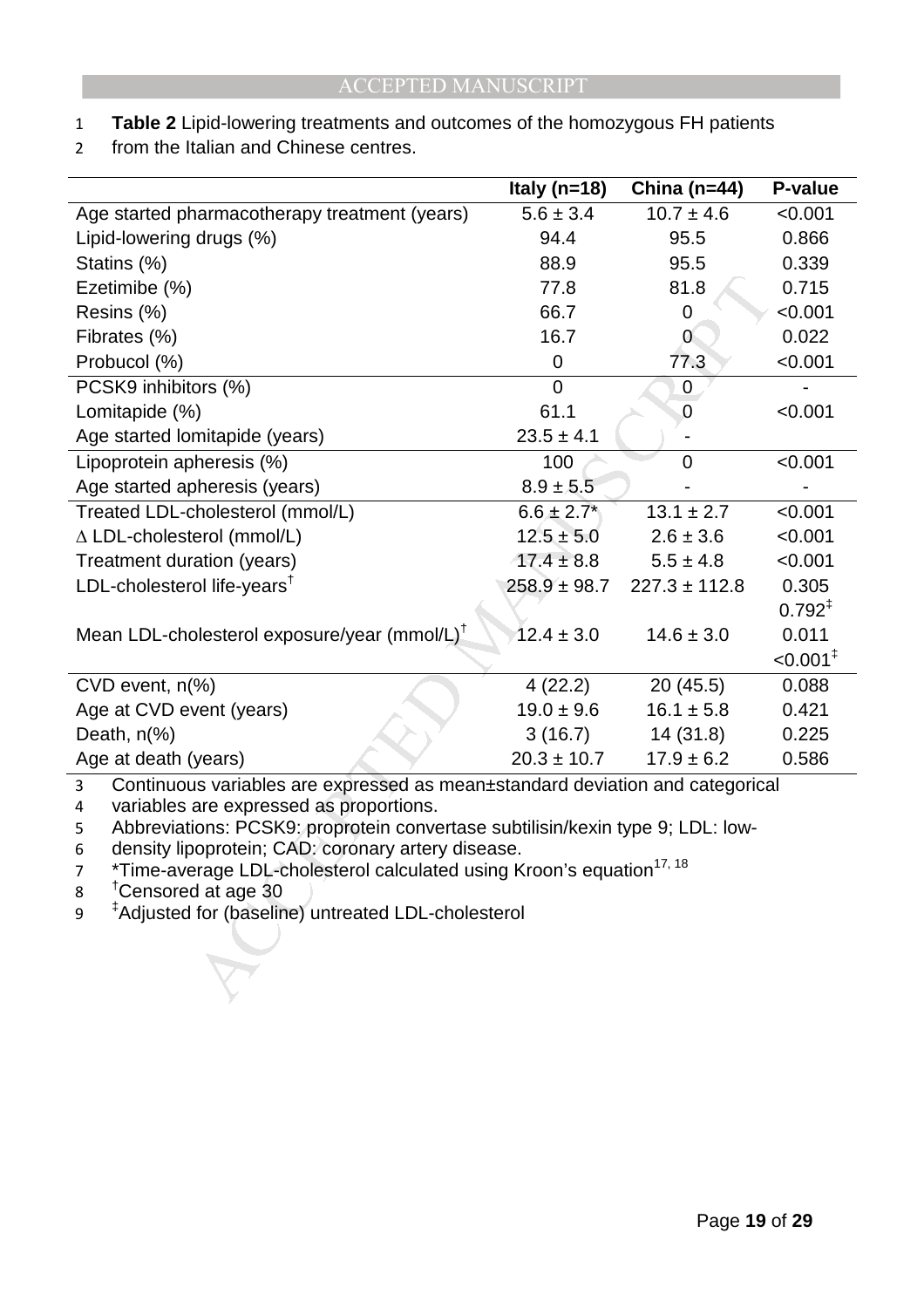- 1 **Table 3** Hazard ratios and 95% confidence intervals for cardiovascular event and
- 2 death according to tertiles of age at treatment, treatment duration and on-treatment
- 3 LDL-cholesterol (tertile 1 as reference group).

| <b>Outcome</b>                                                                                                                                                                                                                                                                                                              | <b>Tertile 2 vs Tertile 1</b><br>of age at treatment <sup>a</sup><br>[HR (95% CI]                 | Tertile 3 vs Tertile 1 of<br>age at treatment <sup>a</sup><br>[HR (95% CI]                        | $P-value^{\ddagger}$                 |
|-----------------------------------------------------------------------------------------------------------------------------------------------------------------------------------------------------------------------------------------------------------------------------------------------------------------------------|---------------------------------------------------------------------------------------------------|---------------------------------------------------------------------------------------------------|--------------------------------------|
| <b>CVD</b> event                                                                                                                                                                                                                                                                                                            | 6.39 (1.39-29.30)                                                                                 | 5.39 (1.20-24.15)                                                                                 | $0.010^{1}$                          |
| Death                                                                                                                                                                                                                                                                                                                       | 3.20 (0.66-15.44)                                                                                 | $3.00(0.62 - 14.46)$                                                                              | 0.232                                |
| <b>Outcome</b>                                                                                                                                                                                                                                                                                                              | <b>Tertile 2 vs Tertile 1</b><br>of treatment<br>duration <sup>b</sup><br>[HR (95% CI]            | Tertile 3 vs Tertile 1 of<br>treatment duration <sup>b</sup><br>[HR (95% CI]                      | $P$ -value <sup><math>‡</math></sup> |
| <b>CVD</b> event                                                                                                                                                                                                                                                                                                            | $0.38(0.14 - 0.98)$                                                                               | $0.08(0.03 - 0.25)$                                                                               | $< 0.001$ <sup>††</sup>              |
| Death                                                                                                                                                                                                                                                                                                                       | $0.11(0.03 - 0.46)$                                                                               | $0.04(0.01 - 0.16)$                                                                               | $< 0.001$ <sup>tt</sup>              |
| <b>Outcome</b>                                                                                                                                                                                                                                                                                                              | <b>Tertile 2 vs Tertile 1</b><br>of on-treatment LDL-<br>cholesterol <sup>c</sup><br>[HR (95% CI] | <b>Tertile 3 vs Tertile 1 of</b><br>on-treatment LDL-<br>cholesterol <sup>c</sup><br>[HR (95% CI] | $P-value^{\ddagger}$                 |
| <b>CVD</b> event                                                                                                                                                                                                                                                                                                            | 9.22 (2.80-30.32)                                                                                 | 6.45 (1.95-21.37)                                                                                 | $< 0.001$ <sup>††</sup>              |
| Death                                                                                                                                                                                                                                                                                                                       | 10.54 (2.21-50.41)                                                                                | 7.40 (1.40-39.22)                                                                                 | $0.002^{\dagger\dagger}$             |
| <sup>a</sup> Tertile 1 (range 1-6 years), tertile 2 (range 7-10 years) and tertile 3 (range 11-22<br>years)<br><sup>b</sup> Tertile 1 (range 0-3 years), tertile 2 (range 3.5-10 years) and tertile 3 (range 11-30                                                                                                          |                                                                                                   |                                                                                                   |                                      |
| years)<br><sup>c</sup> Tertile 1 (range 2.87-10.06 mmol/L), tertile 2 (range 10.10-13.12 mmol/L) and tertile<br>3 (range 13.46-17.52 mmol/L)<br><sup>‡</sup> P-values indicate the level of difference in the overall model.<br><sup>†</sup> Remains significant after adjusting for gender, pre-treatment LDL-cholesterol, |                                                                                                   |                                                                                                   |                                      |
| apheresis and lomitapide<br><sup>††</sup> Remains significant after adjusting for gender, age at treatment, pre-treatment<br>LDL-cholesterol, apheresis and lomitapide                                                                                                                                                      |                                                                                                   |                                                                                                   |                                      |

9 3 (range 13.46-17.52 mmol/L)

10 <sup>‡</sup>P-values indicate the level of difference in the overall model.

- 11 <sup>t</sup>Remains significant after adjusting for gender, pre-treatment LDL-cholesterol,
- 12 apheresis and lomitapide
- <sup>11</sup> Remains significant after adjusting for gender, age at treatment, pre-treatment
- 14 LDL-cholesterol, apheresis and lomitapide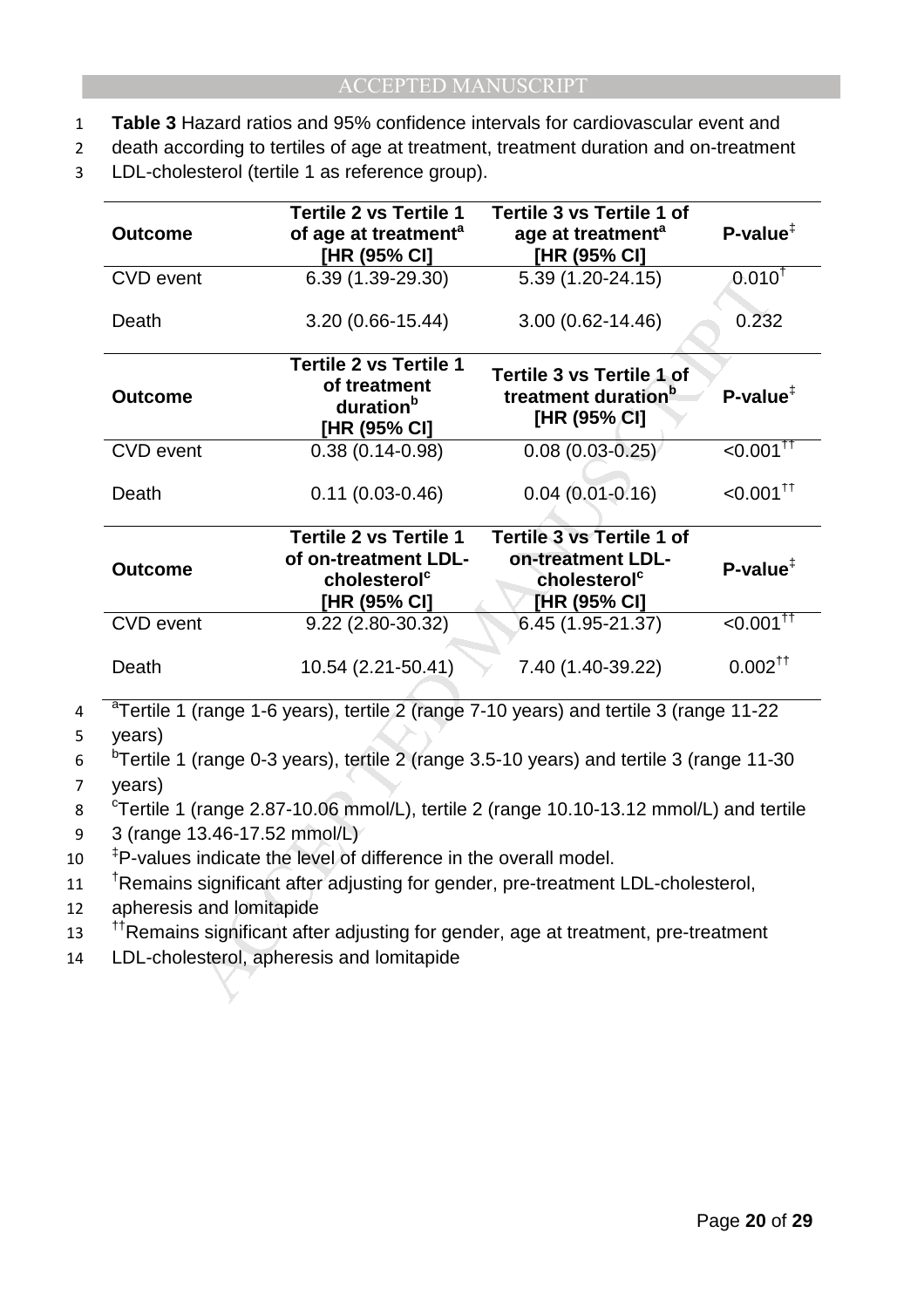- 1 **Figure 1** Kaplan-Meier plot comparing (**A**) cardiovascular disease-free survival and
- 2 (**B**) survival in homozygous FH patients from the Italian centre on drug therapy and
- 3 lipoprotein apheresis and patients from the Chinese centre on drug therapy alone.

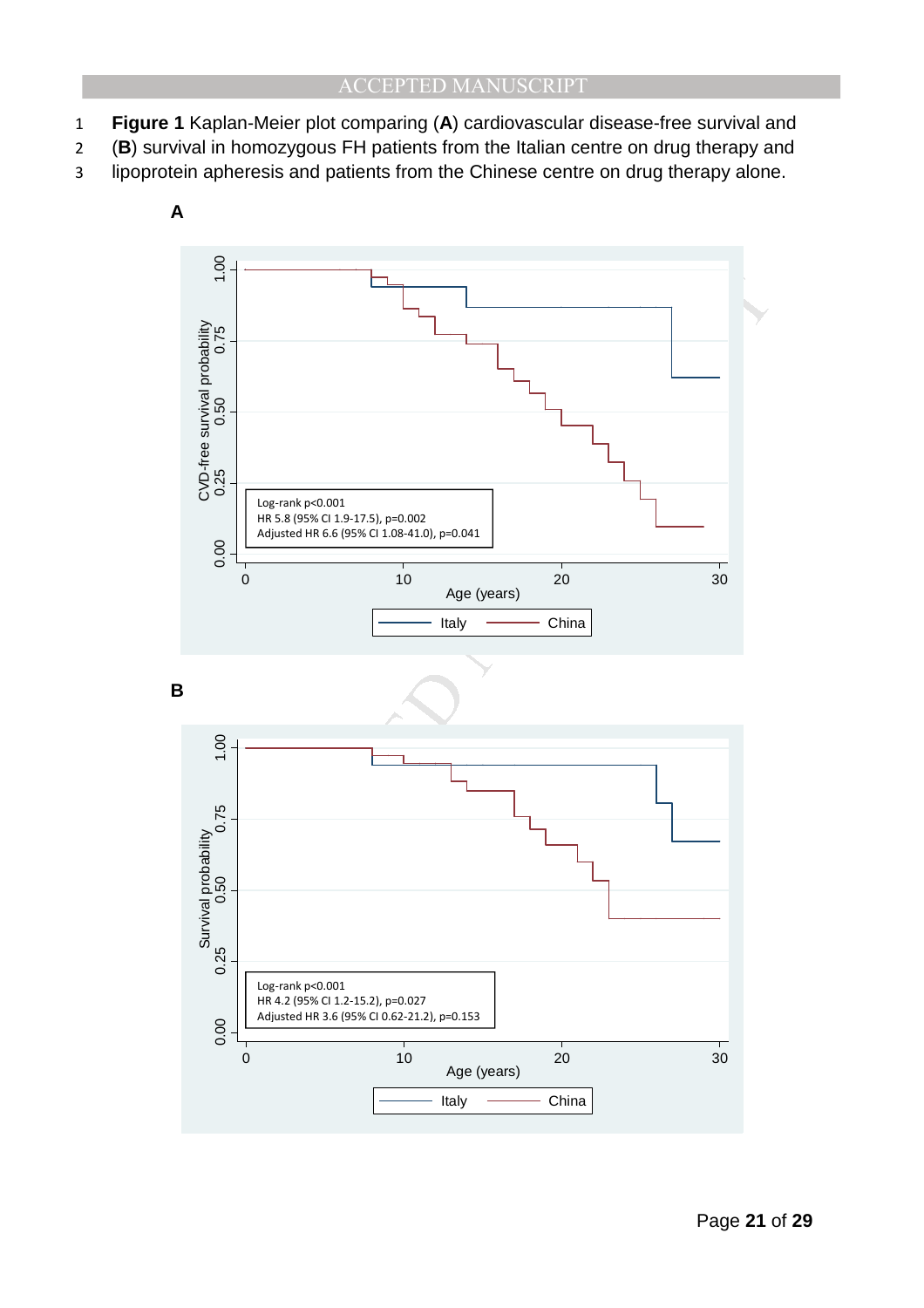- 1 **Figure 2** Kaplan-Meier plot comparing (**A**) cardiovascular disease-free survival and (**B**) survival in tertiles of (**I**) age started
- 2 treatment, (**II**) duration of treatment and (**III**) on-treatment LDL-cholesterol.

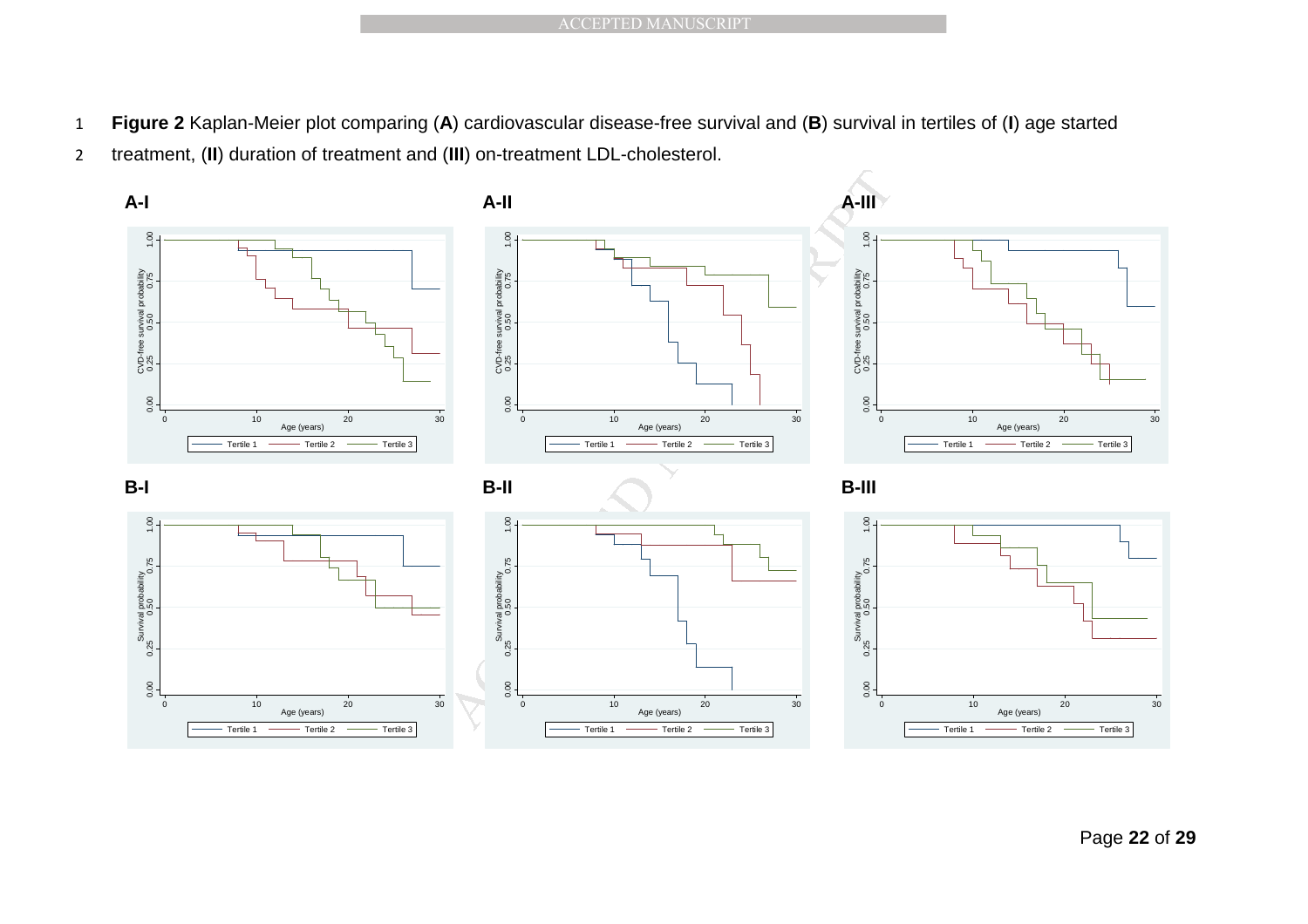- 1 **Figure 3** Kaplan-Meier plot comparing (**A**) cardiovascular disease-free survival and
- 2 (**B**) survival in homozygous FH patients (**I**) with and without a receptor negative
- 3 LDLR mutation and (**II**) with and without elevated lipoprotein(a).

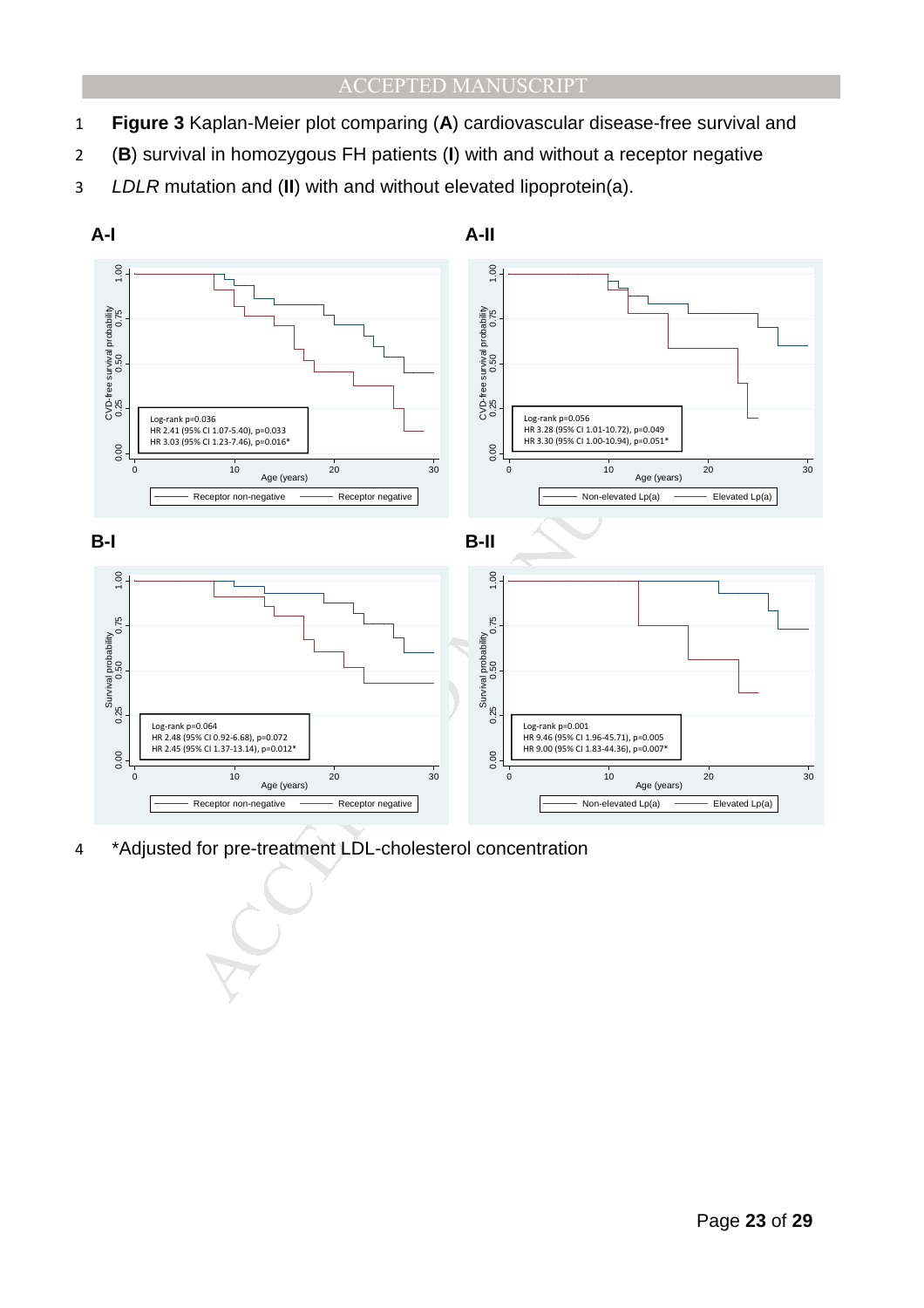**Supplementary Table 1** Summary of studies in homozygous familial hypercholesterolaemia where lipoprotein apheresis had been instituted at an early age with survival data with a mean follow-up to at least 25 years of age.

|                                                   |                                                                                                                      | <b>ACCEPTED MANUSCRIPT</b> |              |           |               |
|---------------------------------------------------|----------------------------------------------------------------------------------------------------------------------|----------------------------|--------------|-----------|---------------|
|                                                   |                                                                                                                      |                            |              |           |               |
|                                                   |                                                                                                                      |                            |              |           |               |
|                                                   | Supplementary Table 1 Summary of studies in homozygous familial hypercholesterolaemia where lipoprotein apheresis ha |                            |              |           |               |
|                                                   | instituted at an early age with survival data with a mean follow-up to at least 25 years of age.                     |                            |              |           |               |
|                                                   |                                                                                                                      |                            |              |           |               |
| <b>Reference</b>                                  | <b>Country</b>                                                                                                       | $\mathsf{n}$               | $CVD$ $(\%)$ | Death (%) | Apheresis (%) |
| Present study                                     | Italy                                                                                                                | 18                         | 22.2         | 16.7      | 100           |
| Bruckert 2017 <sup>14</sup>                       | France                                                                                                               | $53*$                      | 77.3         | 15.4      | 75            |
| Thompson 2017 <sup>1</sup>                        | United Kingdom and South Africa                                                                                      | 133                        | $27.1\%$     | 33.8      | 19            |
| Thompson 2015 <sup>22</sup>                       | <b>United Kingdom</b>                                                                                                | $44^{\dagger}$             | 79.5         | 29.5      | 61-62         |
| Raal 2011 <sup>24</sup>                           | South Africa                                                                                                         | 149                        | 67.1         | 43.6      | 15.4          |
| Keller 2009 <sup>23</sup>                         | Germany                                                                                                              | $23^{1}$                   | 65.2         | 34.8      | 100           |
|                                                   | 16 out of 53 (30.2%) patients had ARH, heterozygous LDLR or undetermined/unidentified mutations                      |                            |              |           |               |
|                                                   | ^Only fatal major adverse cardiovascular events were reported                                                        |                            |              |           |               |
| <sup>1</sup> 7 out of 44 (15.9%) patients had ARH |                                                                                                                      |                            |              |           |               |
| <sup>‡</sup> All patients had LDLR-defective hoFH |                                                                                                                      |                            |              |           |               |
|                                                   |                                                                                                                      |                            |              |           |               |
|                                                   |                                                                                                                      |                            |              |           |               |
|                                                   |                                                                                                                      |                            |              |           |               |
|                                                   |                                                                                                                      |                            |              |           |               |
|                                                   |                                                                                                                      |                            |              |           |               |
|                                                   |                                                                                                                      |                            |              |           |               |
|                                                   |                                                                                                                      |                            |              |           |               |
|                                                   |                                                                                                                      |                            |              |           |               |
|                                                   |                                                                                                                      |                            |              |           |               |
|                                                   |                                                                                                                      |                            |              |           |               |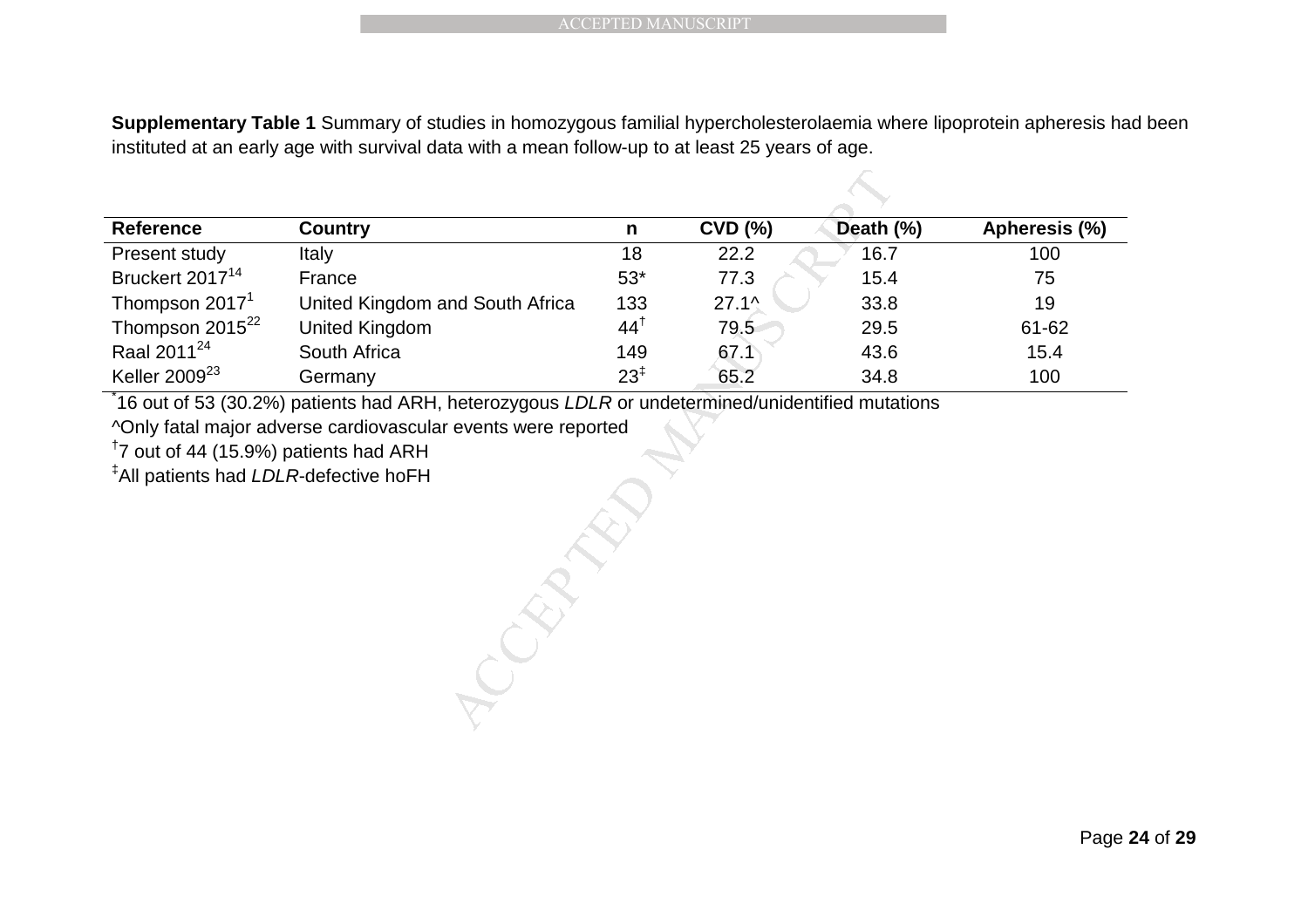#### **Funding**

This study was completed as part of the "Ten Countries Study" which was funded by the International Atherosclerosis Society and Pfizer Independent Grants for Learning & Change (Grant ID: 10839501). The acquisition of the Chinese data was supported by the National Natural Science Foundation of China (81370443, 81170793) and the Clinical Lipid Program of Chinese Medical Association (14010110548).

#### **Disclosures**

The authors have no conflict of interest to declare in relation to the preparation and submission of this article. GFW has received grants and honoraria, unrelated to the present study, from Amgen, Kowa and Sanofi/Regeneron. The remaining authors have nothing to disclose.

#### **Contribution Statement**

tional Natural Science Foundation of China (81370443, 81170793) and<br>pid Program of Chinese Medical Association (14010110548).<br>These source are no conflict of interest to declare in relation to the preparation<br>point of this CS, SDG, CM, XW, XMW and JL designed the data collection tools, monitored data collection, cleaned the data and revised the draft paper. GFW initiated the collaborative project with CS and JL. GFW also advised the statistical analysis plan. JP performed the statistical analyses and wrote the first draft of the manuscript with support from GFW. All authors discussed the results and contributed to the final manuscript.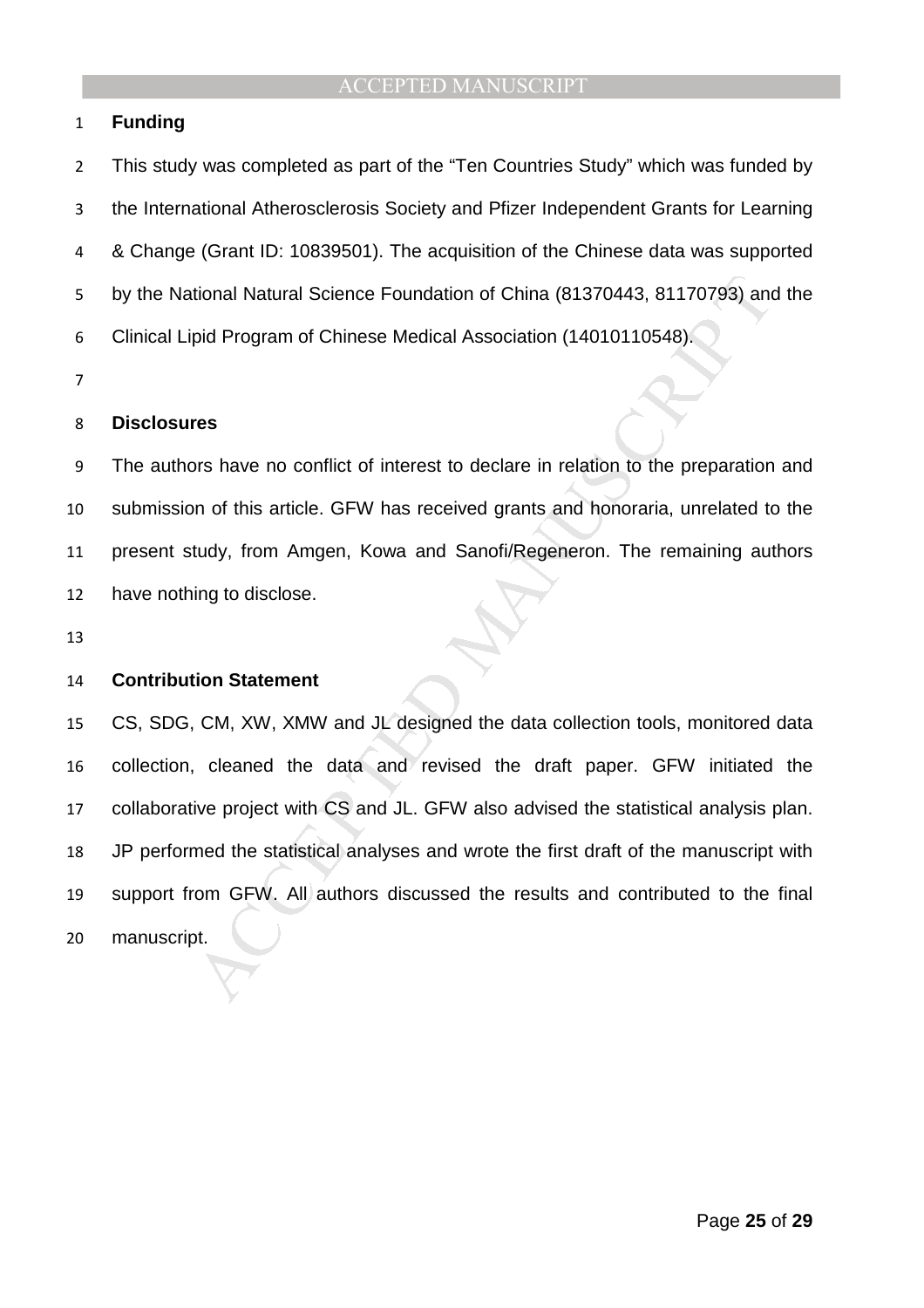## **References**

bandoni, guadare of values and demands to proven convert convert considers. Ever, the considered for the European Athensederosis Society). *Eur, He* 2013;34:3478 - 3490.<br>
the the H, Buckert E, Ginsberg HN, et al. Homozygou **1.** Thompson GR, Blom DJ, Marais AD, Seed M, Pilcher GJ, Raal FJ. Survival in homozygous familial hypercholesterolaemia is determined by the on-treatment level of serum cholesterol. Eur. Heart J. 2017:ehx317. **2.** Nordestgaard B, Chapman M, Humphries S, et al. Familial hypercholesterolaemia is underdiagnosed and undertreated in the general population: guidance for clinicians to prevent coronary heart disease (Consensus Statement of the European Atherosclerosis Society). Eur. Heart J. 2013;34:3478 - 3490. **3.** Cuchel M, Bruckert E, Ginsberg HN, et al. Homozygous familial hypercholesterolaemia: new insights and guidance for clinicians to improve detection and clinical management. A position paper from the Consensus Panel on Familial Hypercholesterolaemia of the European Atherosclerosis Society. Eur. Heart J. 2014;35:2146-2157. **4.** France M, Rees A, Datta D, et al. HEART UK statement on the management of homozygous familial hypercholesterolaemia in the United Kingdom. Atherosclerosis. 2016;255:128-139. **5.** Ito MK, McGowan MP, Moriarty PM. Management of Familial Hypercholesterolemias in adult patients: Recommendations from the National Lipid Association Expert Panel on Familial Hypercholesterolemia. 2011;5:S38- S45. **6.** Harada-Shiba M, Arai H, Oikawa S, et al. Guidelines for the management of familial hypercholesterolemia. J. Atheroscler. Thromb. 2012;19:1043-1060. **7.** Watts GF, Sullivan DR, Poplawski N, et al. Familial hypercholesterolaemia: A model of care for Australasia. Atherosclerosis Supp. 2011;12:221-263. **8.** Stefanutti C, Thompson GR. Lipoprotein apheresis in the management of familial hypercholesterolaemia: historical perspective and recent advances. Curr. Atheroscler. Rep. 2015;17:465. **9.** Watts GF, Hamilton SJ. LDL apheresis for familial hypercholesterolemia: value, indications and demand. Clin Lipidol. 2009;4:129-131. **10.** Stefanutti C, Julius U, Watts GF, et al. Toward an international consensus— Integrating lipoprotein apheresis and new lipid-lowering drugs. J. Clin. Lipidol. 2017;11:858-871.e853. **11.** Pang J, Chan D, Hu M, et al. Comparative aspects of the care of familial hypercholesterolemia in the "Ten Countries Study". J. Clin. Lipidol. 2019:[accepted for publication 21/01/2019]. **12.** Stefanutti C. The 2009 2nd Italian consensus conference on LDL-apheresis. Nutr. Metab. Cardiovasc. Dis. 2010;20:761-762. **13.** Watts GF, Ding PY, George P, et al. Translational Research for Improving the Care of Familial Hypercholesterolemia: The "Ten Countries Study" and Beyond. J. Atheroscler. Thromb. 2016;23:891-900. **14.** Bruckert E, Kalmykova O, Bittar R, et al. Long-term outcome in 53 patients with homozygous familial hypercholesterolaemia in a single centre in France. Atherosclerosis. 2017;257:130-137. **15.** Stefanutti C, Morozzi C, Di Giacomo S, Sovrano B, Mesce D, Grossi A. Management of homozygous familial hypercholesterolemia in real-world clinical practice: A report of 7 Italian patients treated in Rome with lomitapide and lipoprotein apheresis. J. Clin. Lipidol. 2016;10:782-789.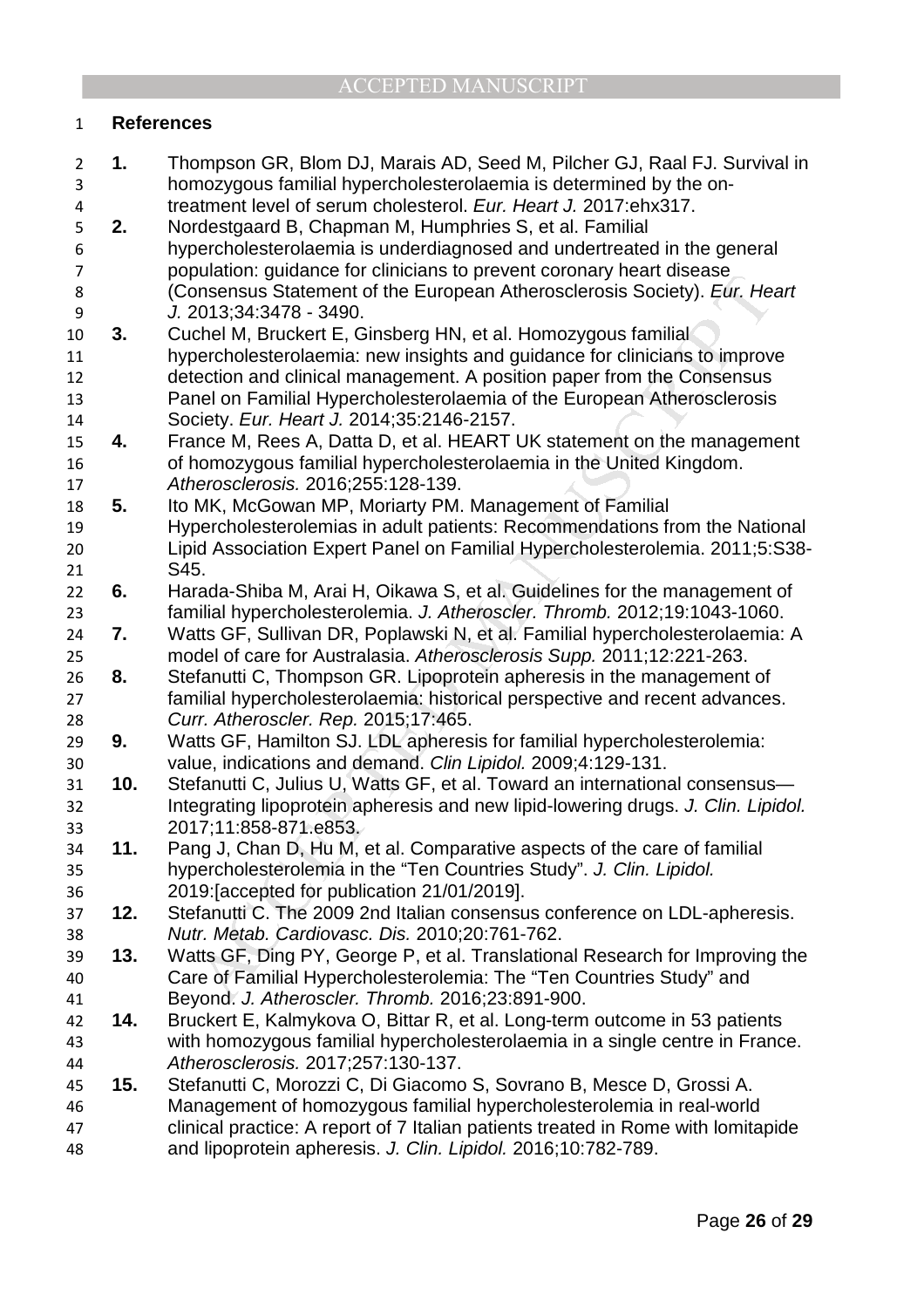| $\mathbf{1}$     | 16. | Stefanutti C, Di Giacomo S, Vivenzio A. Comparison of different LDL-                                                                                 |
|------------------|-----|------------------------------------------------------------------------------------------------------------------------------------------------------|
| $\overline{2}$   |     | apheresis techniques. The International Journal of Artificial Organs.                                                                                |
| 3                |     | 1998;21:66-71.                                                                                                                                       |
| $\overline{a}$   | 17. | Kroon AA, van't Hof MA, Demacker PN, Stalenhoef AF. The rebound of                                                                                   |
| 5                |     | lipoproteins after LDL-apheresis. Kinetics and estimation of mean lipoprotein                                                                        |
| 6                |     | levels. Atherosclerosis. 2000;152:519-526.                                                                                                           |
| $\overline{7}$   | 18. | Thompson GR, Barbir M, Davies D, et al. Efficacy criteria and cholesterol                                                                            |
| 8                |     | targets for LDL apheresis. Atherosclerosis. 2010;208:317-321.                                                                                        |
| $\boldsymbol{9}$ | 19. | Friedewald WT, Levy RI, Fredrickson DS. Estimation of the concentration of                                                                           |
| 10               |     | low-density lipoprotein cholesterol in plasma, without use of the preparative                                                                        |
| 11               |     | ultracentrifuge. Clin. Chem. 1972;18:499-502.                                                                                                        |
| 12               | 20. | Lin J, Wang L-y, Liu S, et al. Functional analysis of low-density lipoprotein                                                                        |
| 13               |     | receptor in homozygous familial hypercholesterolemia patients with novel                                                                             |
| 14               |     | 1439 C--> T mutation of low-density lipoprotein receptor gene. Chin. Med. J.                                                                         |
| 15               |     | (Engl.). 2008;121:776-781.                                                                                                                           |
| 16               | 21. | Thompson G, Miller J, Breslow J. Improved survival of patients with                                                                                  |
| 17               |     | homozygous familial hypercholesterolaemia treated with plasma exchange.                                                                              |
| 18               |     | Br. Med. J. (Clin. Res. Ed.). 1985;291:1671-1673.                                                                                                    |
| 19               | 22. | Thompson GR, Seed M, Naoumova RP, et al. Improved cardiovascular                                                                                     |
| 20               |     | outcomes following temporal advances in lipid-lowering therapy in a                                                                                  |
| 21               |     | genetically-characterised cohort of familial hypercholesterolaemia                                                                                   |
| 22               |     | homozygotes. Atherosclerosis. 2015;243:328-333.                                                                                                      |
| 23               | 23. | Keller C. LDL-apheresis in homozygous LDL-receptor-defective familial                                                                                |
| 24               |     | hypercholesterolemia: the Munich experience. Atherosclerosis Supplements.                                                                            |
| 25               |     | 2009;10:21-26.                                                                                                                                       |
| 26               | 24. | Raal FJ, Pilcher GJ, Panz VR, et al. Reduction in Mortality in Subjects With<br>Homozygous Familial Hypercholesterolemia Associated With Advances in |
| 27<br>28         |     | Lipid-Lowering Therapy. Circulation. 2011;124:2202-2207.                                                                                             |
| 29               | 25. | Liu X, Men P, Wang Y, Zhai S, Zhao Z, Liu G. Efficacy and Safety of                                                                                  |
| 30               |     | Lomitapide in Hypercholesterolemia. Am. J. Cardiovasc. Drugs. 2017;17:299-                                                                           |
| 31               |     | 309.                                                                                                                                                 |
| 32               | 26. | Cuchel M, Meagher EA, du Toit Theron H, et al. Efficacy and safety of a                                                                              |
| 33               |     | microsomal triglyceride transfer protein inhibitor in patients with homozygous                                                                       |
| 34               |     | familial hypercholesterolaemia: a single-arm, open-label, phase 3 study. The                                                                         |
| 35               |     | Lancet. 2013;381:40-46.                                                                                                                              |
| 36               | 27. | Raal FJ, Honarpour N, Blom DJ, et al. Inhibition of PCSK9 with evolocumab in                                                                         |
| 37               |     | homozygous familial hypercholesterolaemia (TESLA Part B): a randomised,                                                                              |
| 38               |     | double-blind, placebo-controlled trial. Lancet. 2014;385:341-350.                                                                                    |
| 39               | 28. | Stein EA, Honarpour N, Wasserman SM, Xu F, Scott R, Raal FJ. Effect of the                                                                           |
| 40               |     | PCSK9 Monoclonal Antibody, AMG 145, in Homozygous Familial                                                                                           |
| 41               |     | Hypercholesterolemia. Circulation. 2013;128:2113-2120.                                                                                               |
| 42               | 29. | Raal FJ, Hovingh GK, Blom D, et al. Long-term treatment with evolocumab                                                                              |
| 43               |     | added to conventional drug therapy, with or without apheresis, in patients with                                                                      |
| 44               |     | homozygous familial hypercholesterolaemia: an interim subset analysis of the                                                                         |
| 45               |     | open-label TAUSSIG study. The lancet. Diabetes & endocrinology.                                                                                      |
| 46               |     | 2017;5:280-290.                                                                                                                                      |
| 47               | 30. | Lin M, Dai H, Zhao S. Long-term atorvastatin-ezetimibe-probucol triple                                                                               |
| 48               |     | therapy for homozygous familial hypercholesterolaemia from early childhood.                                                                          |
| 49               |     | Cardiol. Young. 2016;26:197-201.                                                                                                                     |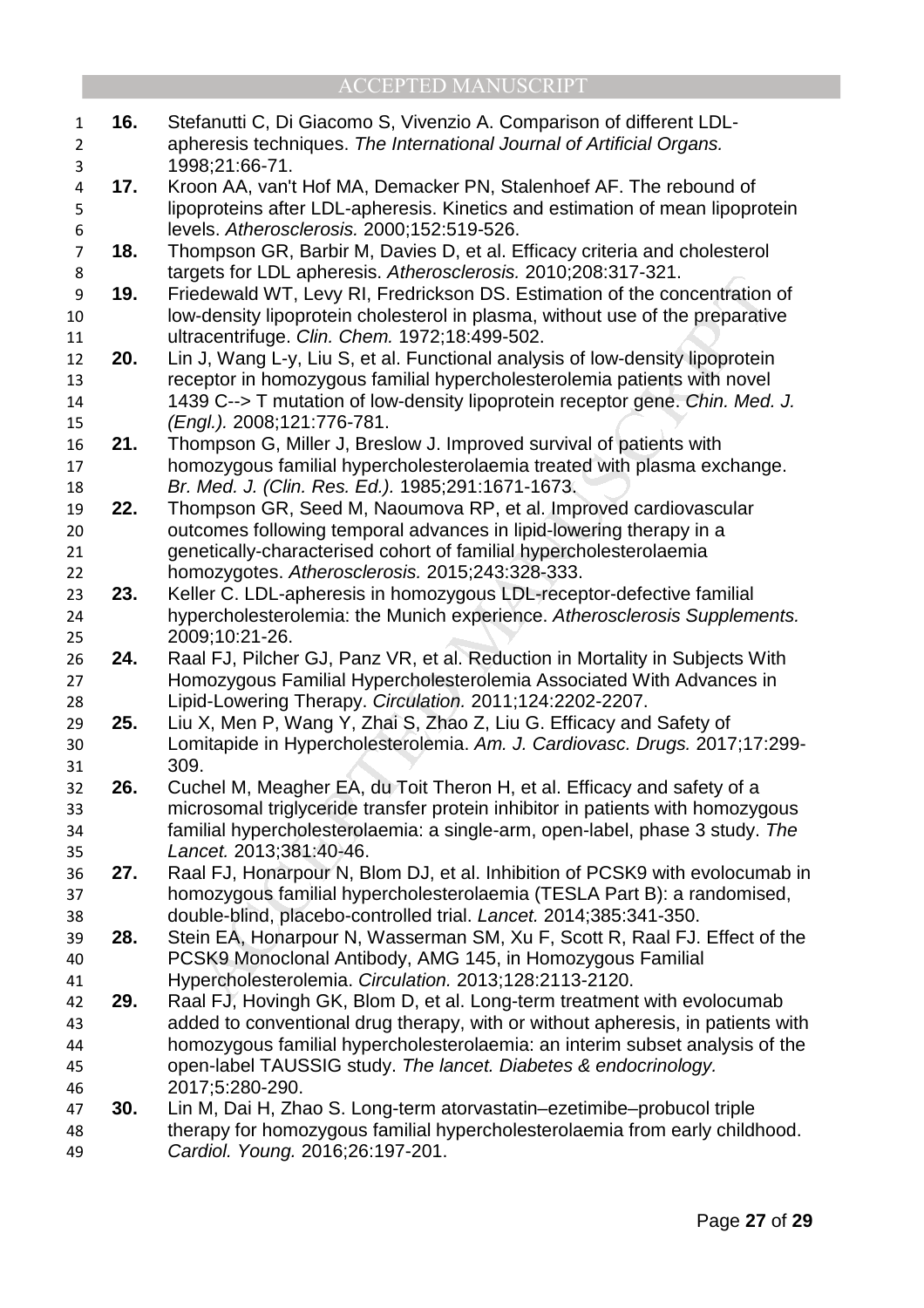| $\mathbf{1}$     | 31. | Saito M, Tada Y, Harada-Shiba M, et al. Homozygous familial                                                                                 |
|------------------|-----|---------------------------------------------------------------------------------------------------------------------------------------------|
| $\overline{2}$   |     | hypercholesterolaemia: development of xanthogranuloma in a boy at puberty                                                                   |
| 3                |     | under long-term low-density lipoprotein apheresis and drug therapy. Br. J.                                                                  |
| 4                |     | Dermatol. 2003;149:1302-1303.                                                                                                               |
| 5                | 32. | Yamamoto A, Harada-Shiba M, Kawaguchi A, Tsushima M. Apheresis                                                                              |
| 6                |     | technology for prevention and regression of atherosclerosis. Ther. Apher.                                                                   |
| $\overline{7}$   |     | Dial. 2001;5:221-225.                                                                                                                       |
| 8                | 33. | Yamamoto A, Matsuzawa Y, Kishino B-i, Hayashi R, Hirobe K, Kikkawa T.                                                                       |
| $\boldsymbol{9}$ |     | Effects of probucol on homozygous cases of familial hypercholesterolemia.                                                                   |
| 10               |     | Atherosclerosis. 1983;48:157-166.                                                                                                           |
| 11               | 34. | Gagné C, Gaudet D, Bruckert E. Efficacy and safety of ezetimibe                                                                             |
| 12               |     | coadministered with atorvastatin or simvastatin in patients with homozygous                                                                 |
| 13               |     | familial hypercholesterolemia. Circulation. 2002;105:2469-2475.                                                                             |
| 14               | 35. | Ohri SK, Keane PF, Swift I, et al. Reappraisal of partial ileal bypass for the                                                              |
| 15               |     | treatment of familial hypercholesterolemia. Am. J. Gastroenterol.                                                                           |
| 16               |     | 1989;84:740-743.                                                                                                                            |
| 17               | 36. | Page MM, Ekinci EI, Jones RM, Angus PW, Gow PJ, O'Brien RC. Liver                                                                           |
| 18               |     | transplantation for the treatment of homozygous familial                                                                                    |
| 19               |     | hypercholesterolaemia in an era of emerging lipid-lowering therapies. Intern.                                                               |
| 20               |     | Med. J. 2014;44:601-604.                                                                                                                    |
| 21               | 37. | Rotondo D, Davidson J. Gene therapy, a promising treatment for familial                                                                     |
| 22               |     | hypercholesterolaemia. Curr. Opin. Lipidol. 2017;28:216-217.                                                                                |
| 23               | 38. | Health Quality Ontario. Low-density lipoprotein apheresis: an evidence-based                                                                |
| 24               |     | analysis. Ontario Health Technology Assessment Series. 2007;7:1-101.                                                                        |
| 25               | 39. | Stein EA, Dann EJ, Wiegman A, et al. Efficacy of Rosuvastatin in                                                                            |
| 26               |     | Children With Homozygous Familial Hypercholesterolemia and Association                                                                      |
| 27               |     | With Underlying Genetic Mutations. J. Am. Coll. Cardiol. 2017;70:1162-1170.                                                                 |
| 28               | 40. | Ference BA, Cannon CP, Landmesser U, Lüscher TF, Catapano AL, Ray KK.                                                                       |
| 29               |     | Reduction of low density lipoprotein-cholesterol and cardiovascular events                                                                  |
| 30               |     | with proprotein convertase subtilisin-kexin type 9 (PCSK9) inhibitors and                                                                   |
| 31               |     | statins: an analysis of FOURIER, SPIRE, and the Cholesterol Treatment                                                                       |
| 32               |     | Trialists Collaboration. Eur. Heart J. 2017.                                                                                                |
| 33               | 41. | Thompson GR. Managing homozygous familial hypercholesterolaemia from                                                                        |
| 34<br>35         | 42. | cradle to grave. Atherosclerosis Supplements. 2015;18:16-20.<br>Klaus G, Taylan C, Büscher R, et al. Multimodal lipid-lowering treatment in |
| 36               |     | pediatric patients with homozygous familial hypercholesterolemia-target                                                                     |
| 37               |     | attainment requires further increase of intensity. Pediatr. Nephrol. 2018.                                                                  |
| 38               | 43. | Awan Z, Alrasadi K, Francis G, et al. Vascular calcifications in homozygote                                                                 |
| 39               |     | familial hypercholesterolemia. Arterioscler. Thromb. Vasc. Biol. 2008;28:777-                                                               |
| 40               |     | 785.                                                                                                                                        |
| 41               | 44. | Gaudet D, Gipe DA, Pordy R, et al. ANGPTL3 inhibition in homozygous                                                                         |
| 42               |     | familial hypercholesterolemia. N. Engl. J. Med. 2017;377:296-297.                                                                           |
| 43               | 45. | Civeira F, Castillo S, Alonso R, et al. Tendon xanthomas in familial                                                                        |
| 44               |     | hypercholesterolemia are associated with cardiovascular risk independently of                                                               |
| 45               |     | the low-density lipoprotein receptor gene mutation. Arterioscler. Thromb.                                                                   |
| 46               |     | Vasc. Biol. 2005;25:1960-1965.                                                                                                              |
| 47               | 46. | Zhou M, Zhao D. Familial Hypercholesterolemia in Asian Populations. J.                                                                      |
| 48               |     | Atheroscler. Thromb. 2016;23:539-549.                                                                                                       |
| 49               | 47. | OECD. Health at a Glance 20172017.                                                                                                          |
|                  |     |                                                                                                                                             |